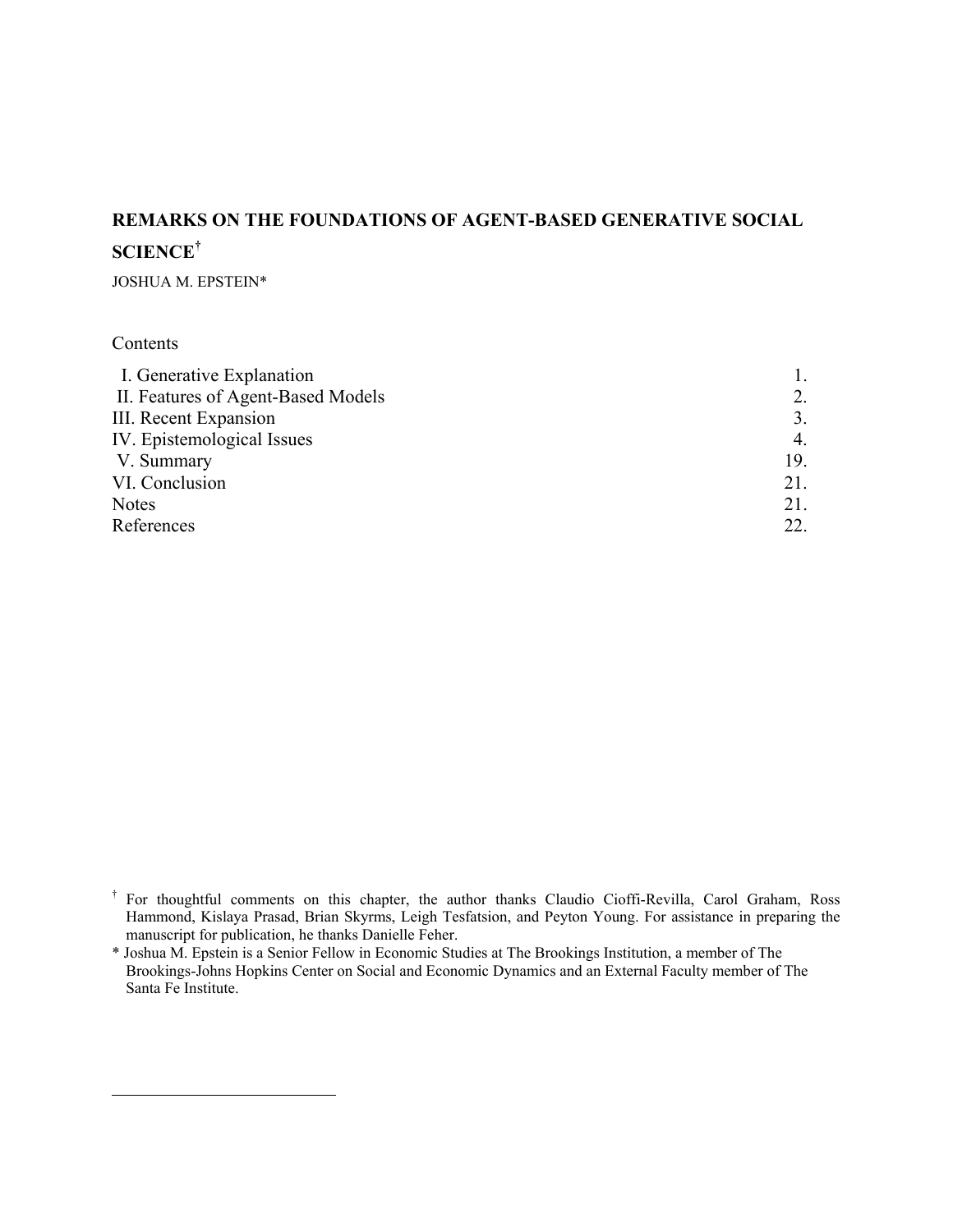### **I. Generative Explanation**

The scientific enterprise is, first and foremost, *explanatory*. While agent-based modeling can change the social sciences in a variety of ways, in my view its central contribution is to facilitate *generative* explanation [see Epstein (1999)]. To the generativist, explaining macroscopic social regularities, such as norms, spatial patterns, contagion dynamics, or institutions requires that one answer the following question:

*How could the autonomous local interactions of heterogeneous boundedly rational agents generate the given regularity?*

Accordingly, to explain macroscopic social patterns, we generate—or "grow"—them in agent models. This represents a departure from prevailing practice. It is fair to say that, overwhelmingly, game theory, mathematical economics, and rational choice political science are concerned with equilibria. In these quarters, "explaining an observed social pattern" is essentially understood to mean "demonstrating that it is the Nash equilibrium (or a distinguished Nash equilibrium) of some game."

By contrast, to the generativist, it does *not* suffice to demonstrate that, if a society of rational (*homo economicus)* agents were placed in the pattern, no individual would unilaterally depart—the Nash equilibrium condition. Rather, to explain a pattern, one must show how a population of cognitively plausible agents, interacting under plausible rules, could actually arrive at the pattern on time scales of interest. The motto, in short, is [Epstein (1999)]: *If you didn't grow it, you didn't explain it.* Or, in the notation of first-order logic:

$$
[1] \qquad \qquad \forall x (\neg Gx \supset \neg Ex)
$$

To explain a macroscopic regularity *x* is to furnish a suitable microspecification that suffices to generate it.<sup>1</sup> The core request is hardly outlandish: To explain a macro-*x*, please show how it could arise in a plausible society. Demonstrate how a set of recognizable--heterogeneous, autonomous, boundedly rational, locally interacting--agents could actually get there in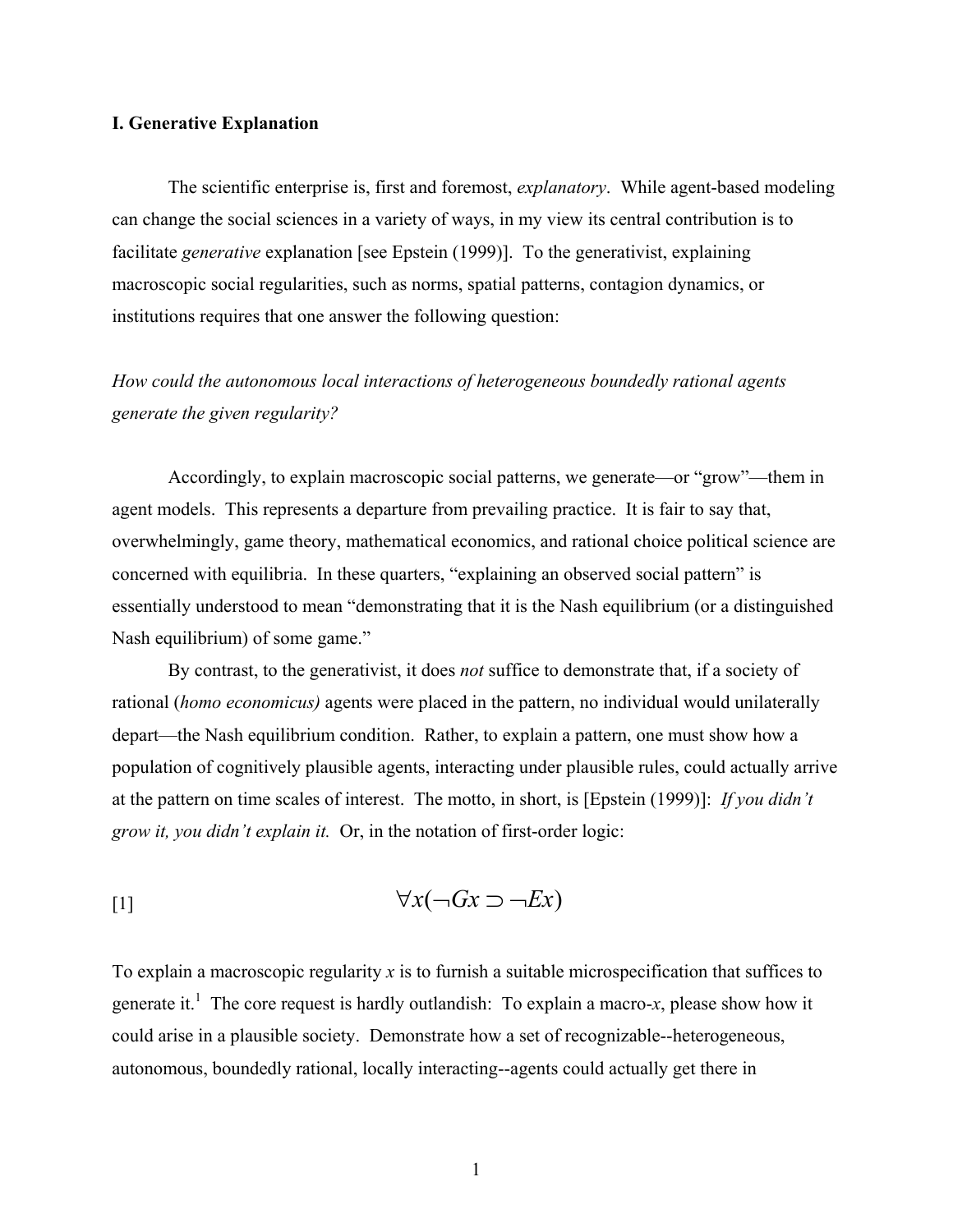reasonable time. The agent-based computational model is a new, and especially powerful, instrument for constructing such demonstrations of generative sufficiency.

### **II. Features of Agent-Based Models**

As reviewed in Epstein and Axtell (1996) and Epstein (1999), key features of agent-based models typically include the following:<sup>2</sup>

### *Heterogeneity*

Representative agent methods—common in macroeconomics—are not used in agentbased models. Nor are agents aggregated into a few homogeneous pools. Rather, every individual is explicitly represented. And these individuals may differ from one another in myriad ways: by wealth, preferences, memories, decision rules, social network, locations, genetics, culture, and so forth, some or all of which may adapt or change endogenously over time.

### *Autonomy*

There is no central, or "top down," control over individual behavior in agent-based models. Of course, there will generally be feedback between macrostructures and microstructures, as where newborn agents are conditioned by social norms or institutions that have taken shape endogenously through earlier agent interactions. In this sense, micro and macro will, in general, co-evolve. But as a matter of model specification, no central controllers (e.g., Walrasian auctioneers) or higher authorities are posited *ab initio.*

# *Explicit Space*

Events typically transpire on an explicit space, which may be a landscape of renewable resources, as in Epstein and Axtell (1996), an n-dimensional lattice, a dynamic social network, or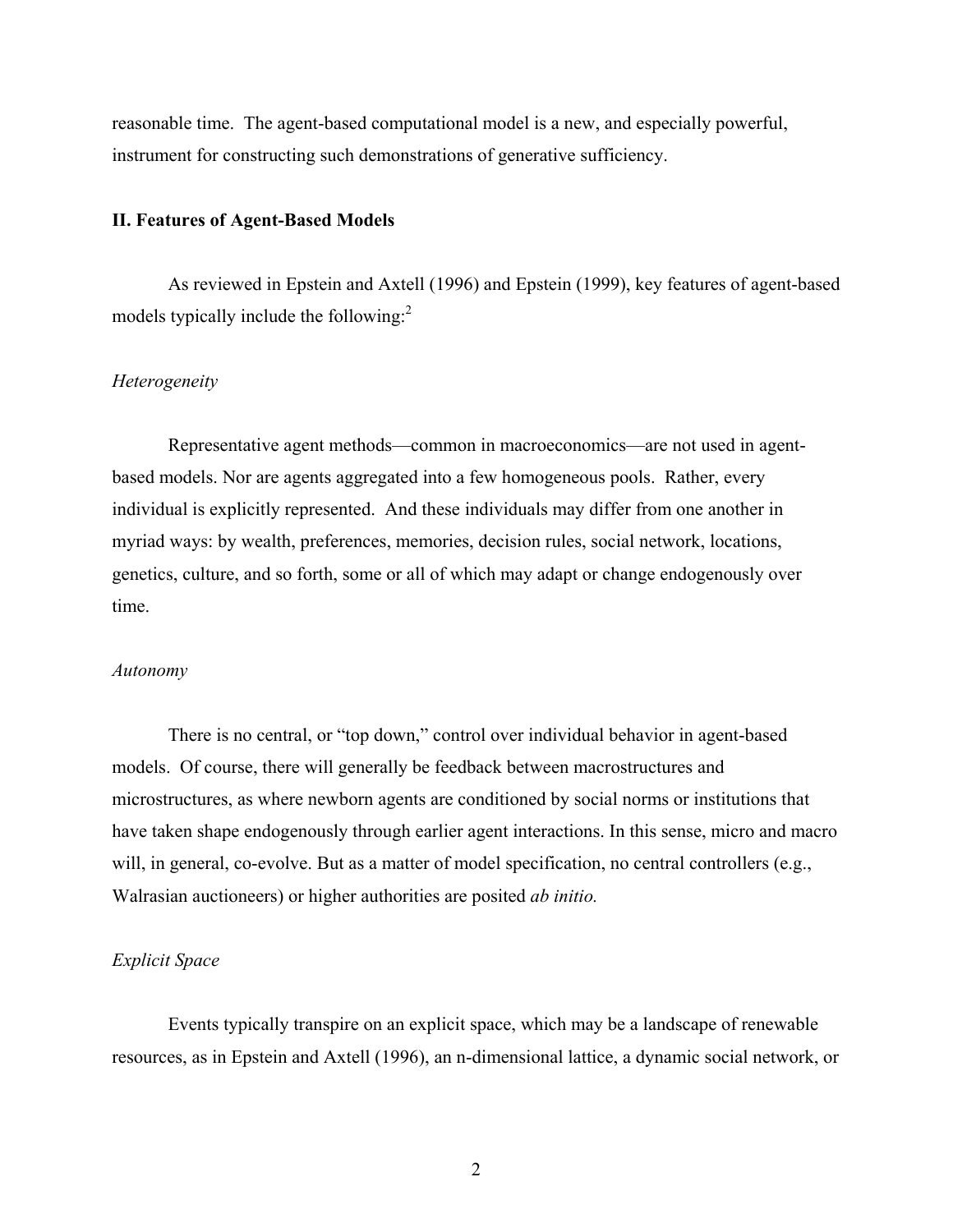any number of other structures. The main *desideratum* is that the notion of "local" be wellposed.

# *Local Interactions*

Typically, agents interact with neighbors in this space (and perhaps with sites in their vicinity). Uniform mixing (mass action kinetics) is generically not the rule. Relatedly, many agent-based models, following Herbert Simon, also assume:

### *Bounded Rationality*

There are two components of this: bounded information and bounded computing power. Agents have neither global information nor infinite computational capacity. Although they are typically purposive, they are not global optimizers; they use simple rules based on local information.

### *Non-equilibrium Dynamics*

Non-equilibrium dynamics are of central concern to agent modelers, as are large-scale transitions, "tipping phenomena," and the emergence of macroscopic regularity from decentralized local interaction. These are sharply distinguished from equilibrium existence theorems and comparative statics, as is discussed below.

# **III. Recent Expansion**

The literature of agent-based models has grown to include a number of good collections (e.g., The Sackler Colloquium, *Proceedings of the National Academy of Sciences, 2002*), special issues of scholarly journals (*Computational Economics 2001, The Journal of Economic Dynamics and Control, 2004*), numerous individual articles in academic journals (such as *Computational and Mathematical Organization Theory*), the science journals (*Nature*, *Science*), and books [e.g., Epstein and Axtell (1996), Axelrod (1997), Cederman (1997)]. New journals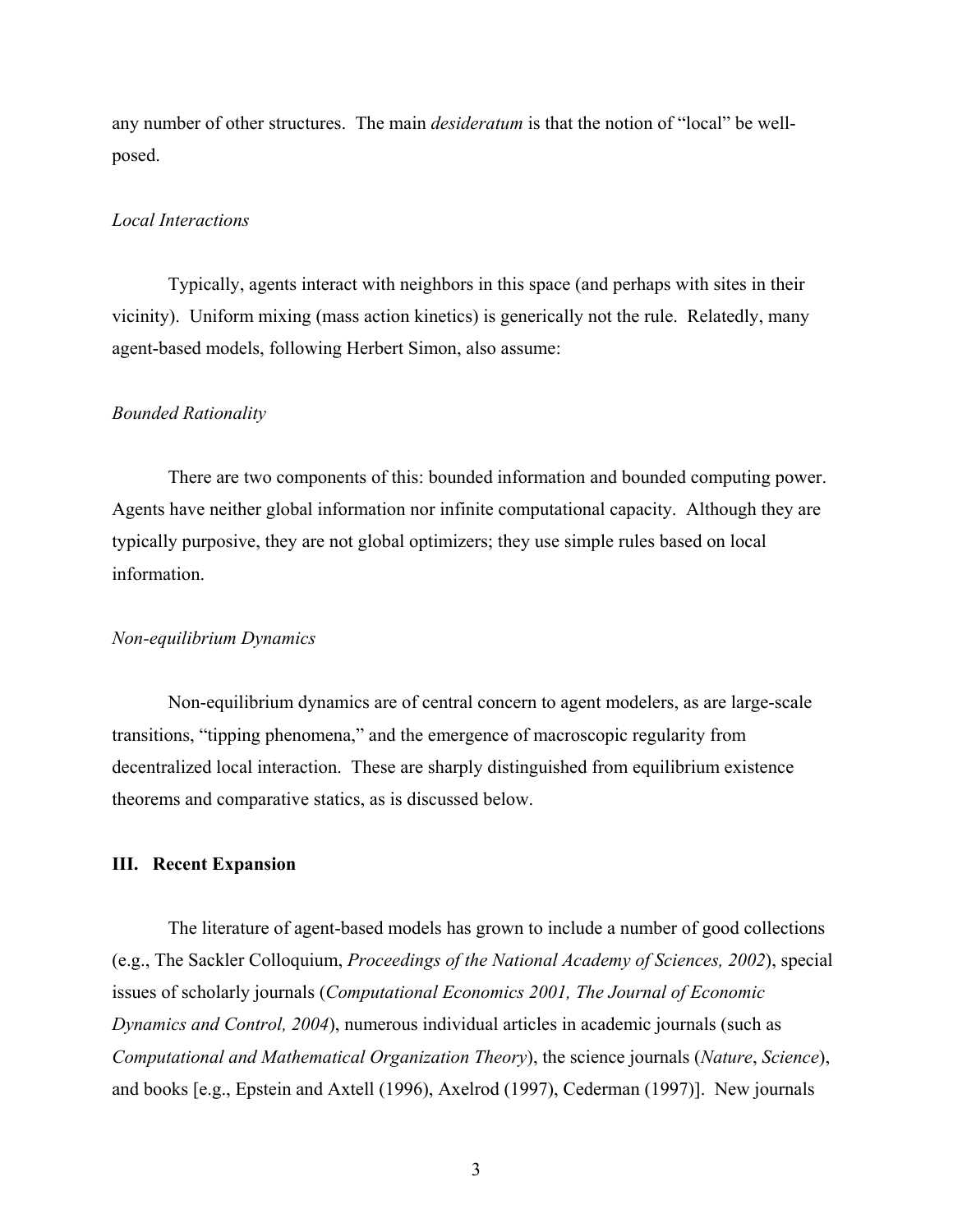(e.g., *The Journal of Artificial Societies and Social Simulation*) are emerging, computational platforms are competing (e.g., Ascape, Repast, Swarm, Mason). International societies for agent-based modeling are being formed. Courses on agent-based modeling are being offered at major universities. Conferences in the U.S., Europe, and Asia are frequent, and agent-based modeling is receiving considerable attention in the press. The landscape is very different than it was a decade ago.

# **IV. Epistemological Issues**

Einstein wrote that, "Science without epistemology is—in so far as it is thinkable at all primitive and muddled." [Pais (1982)]. Given the rapid expansion of agent-based modeling, it is an appropriate juncture at which to sort out and address certain epistemological issues surrounding the approach. In particular, and without claiming comprehensiveness, the following issues strike me as fundamentally important, and in need of clarification, both within the agent modeling community and among its detractors.

- (1) Generative sufficiency vs. explanatory necessity
- (2) Generative agent-based models vs. explicit mathematical models
- (3) Generative explanation vs. deductive explanation
- (4) Generative explanation vs. inductive explanation
- (5) Generality of agent models

I will attempt to address these and a variety of related issues. At several points, there will be a need to distinguish claims from their converses. The first example of this follows.

### *Generative Sufficiency*

The generativist *motto* [1] cited above was:

$$
[1] \qquad \qquad \forall x (\neg Gx \supset \neg Ex)
$$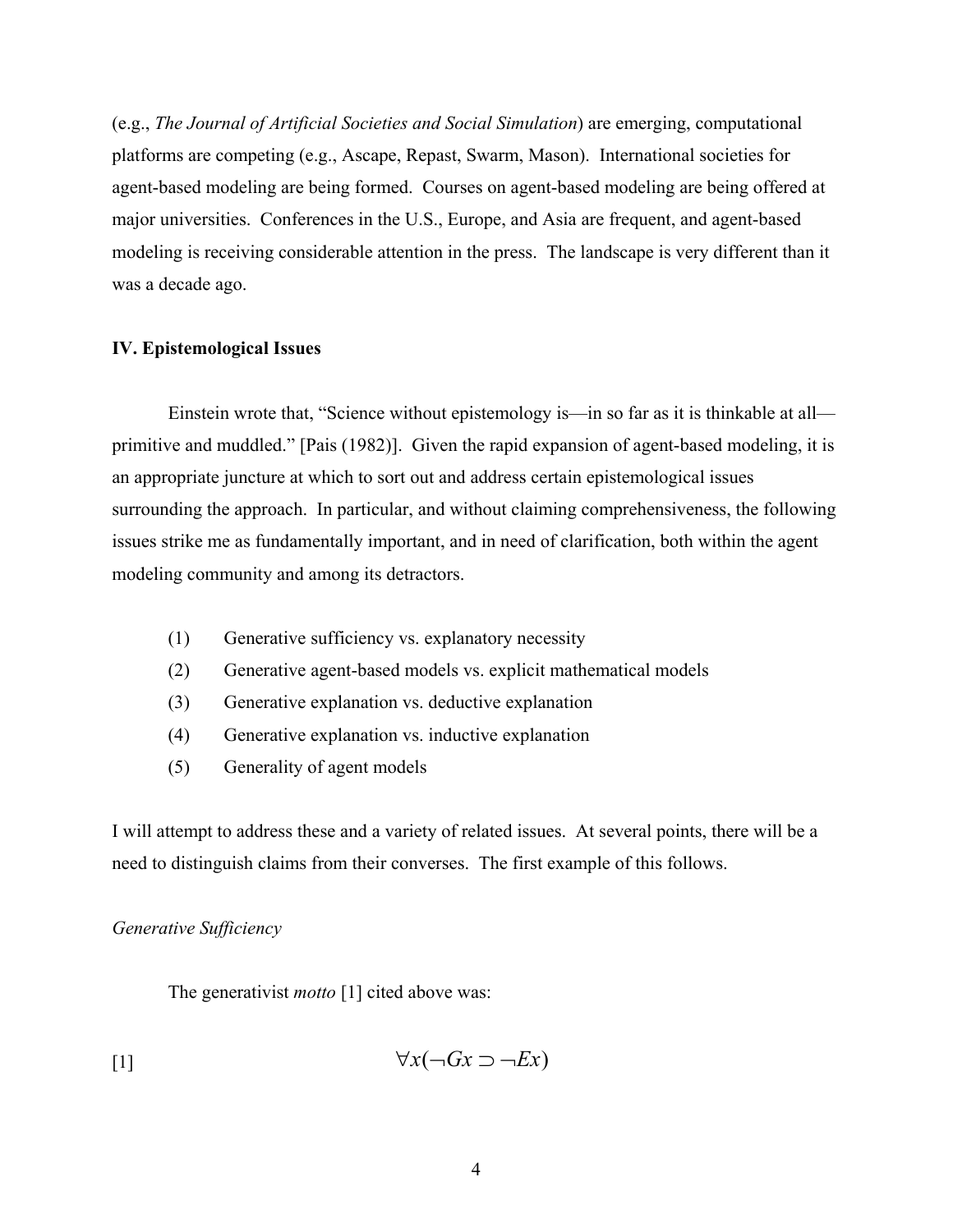If you didn't grow it, you didn't explain it. It is important to note that we reject the converse claim. Merely to generate is not necessarily to explain (at least not well). A microspecification might generate a macroscopic regularity of interest in a patently absurd—and hence nonexplanatory—way. For instance, it might be that Artificial Anasazi [Axtell, *et al.* (2002)] arrive in the observed (true Anasazi) settlement pattern stumbling around backward and blindfolded. But one would not adopt that picture of individual behavior as explanatory. In summary, *generative sufficiency is a necessary, but not sufficient condition for explanation.*

Of course, in principle, there may be competing microspecifications with equal generative sufficiency, none of which can be ruled out so easily. The mapping from the set of microspecifications to the macroscopic *explanandum* might be many-to-one. In that case, further work is required to adjudicate among the competitors.

For example, if the competing models differ in their rules of individual behavior, appropriate laboratory psychology experiments may be in order to determine the more plausible empirically. In my own experience, given a macroscopic *explanandum*, it is challenging to devise *any* rules that suffice to generate it. In principle, however, the search could be mechanized. One would metrize the set of macroscopic patterns, so that the distance from a generated pattern to the target pattern (the pattern to be explained) could be computed. The "fitter" a microspecification, the smaller the distance from its generated macrostructure to the empirical target. Given this definition of fitness, one would then encode the space of permissible micro-rules and search it mechanically—with a genetic algorithm, for example (as in Crutchfield and Mitchell 1995).

In any event, the first point is that the motto [1] is a criterion for explanatory candidacy. There may be multiple candidates and, as in any other science, selection among them will involve further considerations.3

### *The Indictment: No Equations, Not Deductive, Not General*

Plato observed that the doctors would make the best murderers. Likewise, in their heart of hearts, leading practitioners of any approach know themselves to be its most capable detractors. I think it is healthy for experienced proponents of any approach to explicitly formulate its most damaging critique and, if possible, address it. In that spirit, it seems to me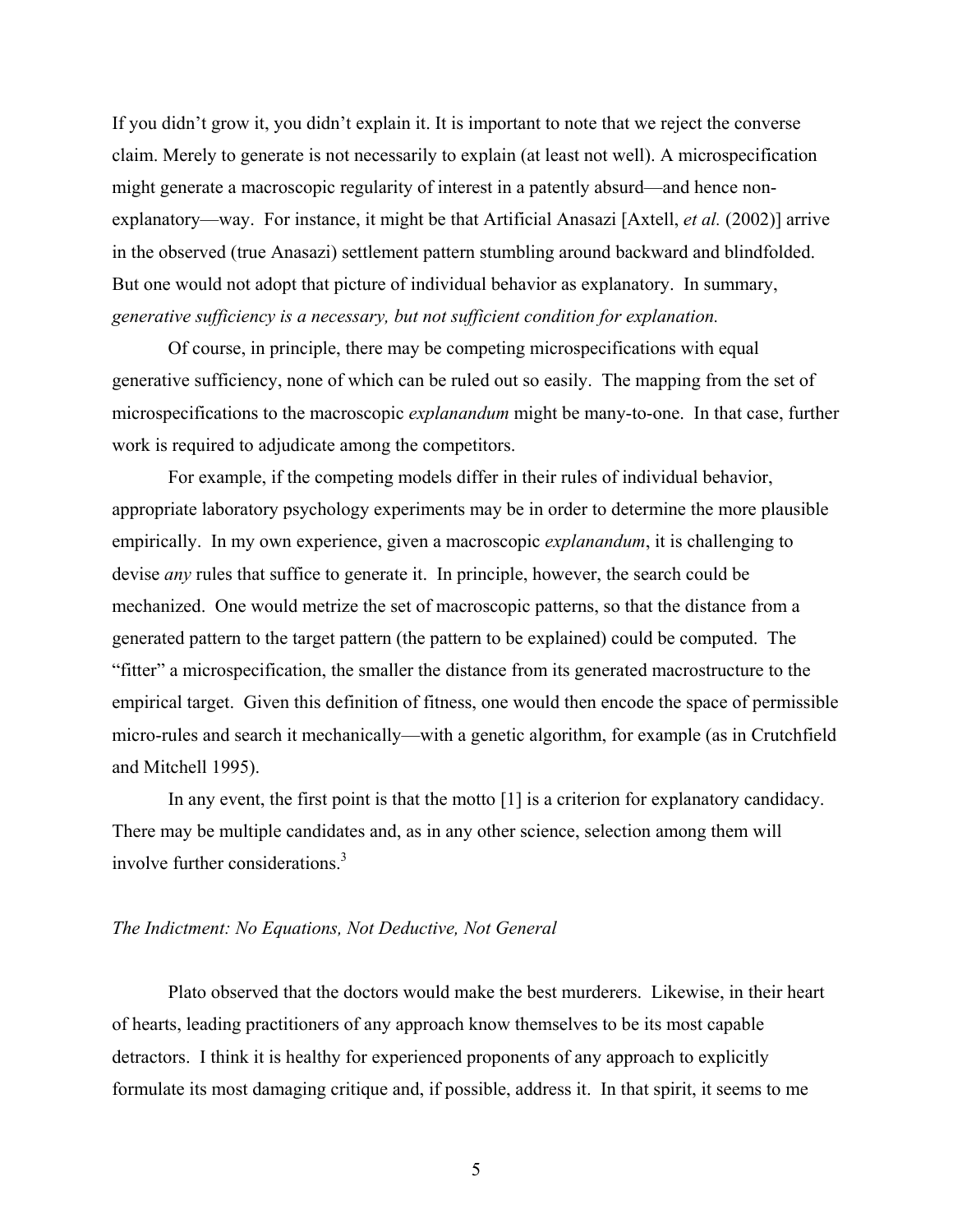that among skeptics toward agent modeling, the central indictment is tripartite: First, that in contrast to mathematical "hard" science, there are no equations for agent-based models. Second, that agent models are not deductive;<sup>4</sup> and third, that they are *ad hoc*, not general. I will argue that the first two claims are false and that, at this stage in the field's development, the third is unimportant.

# *Equations Exist*

The oft-claimed distinction between computational agent models, and equation-based models is illusory. Every agent model is, after all, a computer program (typically coded in a structured or object-oriented programming language). As such, each is clearly Turing computable (computable by a Turing machine). But, for every Turing Machine, there is a unique corresponding and equivalent partial recursive function [see Hodel (1995)].

This is precisely the function class constructible from the zero function, the successor function, and the "pick out" or projection function (the three so-called initial functions) by finite applications of composition (substitution), bounded minimization, and--the really distinctive manipulation--*primitive recursion*. This, as the defining formula below suggests, can be thought of as a kind of generalized induction.

# <Figure 1.>

[See Hamilton (1988), Boolos and Jeffrey (1974), Epstein and Carnielli (1989), or Hodel (1995) for a technical definition of this class of functions.] So, in principle, one could cast any agentbased computational model as an explicit set of mathematical formulas (recursive functions). In practice, these formulas might be extremely complex and difficult to interpret. But, speaking technically, they surely exist. Indeed, one might have called the approach "recursive social science," "effectively computable social science," "constructive social science," or any number of other equivalent things. The use of "generative" was inspired by Chomsky's usage [Chomsky (1965)]. In any case, the issue is not whether equivalent equations exist, but which representation (equations or programs) is most illuminating.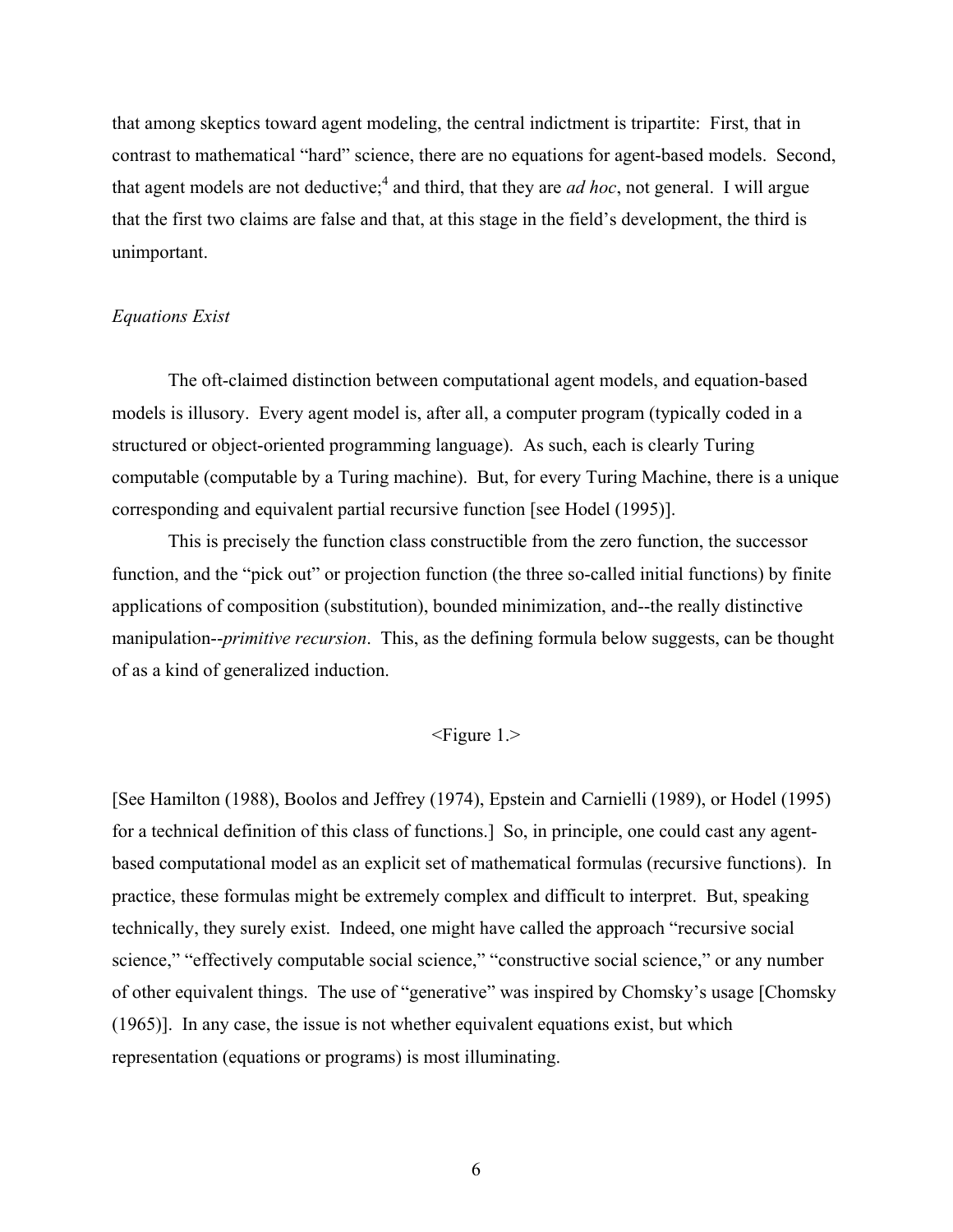To all but the most adept practitioners, the recursive function representation would be quite unrecognizable as a model of social interaction, while the equivalent agent model is immediately intelligible as such. However, at the dawn of the calculus, the same would doubtless have been true of differential equations. It is worth noting that recursive function theory is still very young, having developed only in the 1930s. And, it is virtually unknown in the social sciences. It is the mathematical formalism directly isomorphic [see Jeffrey (1991)] to computer programs, and over time, we may come to feel as comfortable with it as we now do with differential equations. Moreover, it is worth noting that various agent-based models have, in fact, been revealingly mathematized using other, more familiar, techniques. [See Dorofeenko and Shorish (2003), Pollicott and Weiss (2001), Young (1998).]

In sum, the first element of the indictment, that agent models are "just simulations" for which no equations exist, is simply false. Moreover, even if equivalent equations are not in hand, computational agent models have the advantage that they can be run thousands of times to produce large quantities of clean data. These can then be analyzed to produce a robust statistical portrait of model performance over the parameter ranges (and rule variations) of interest.

This critique, moreover, betrays a certain naiveté about contemporary equation-based modeling in many areas of applied science, such as climate modeling. The mathematical models of interest are huge systems of nonlinear reaction diffusion equations. In practice, they are not solved analytically, but are approximated computationally. So, the opposition of analytically soluble mathematical models on the one hand, and computational models on the other, while conceptually enticing, is quite artificial in practice.

# *Agent Models Deduce*

Another misconception is that the explicit equation-based approach is deductive, whereas the agent-based computational approach is not. This, too, is incorrect. Every realization of an agent model is a *strict deduction*. There are a number of ways to establish this. Perhaps the most direct is to note that it follows from the previous point.

Every program can be expressed in recursive functions. But recursive functions are computed deterministically from initial values. They are mechanically (effectively) computable—in principle by hand with pencil and paper. Given the *n*th (including the initial)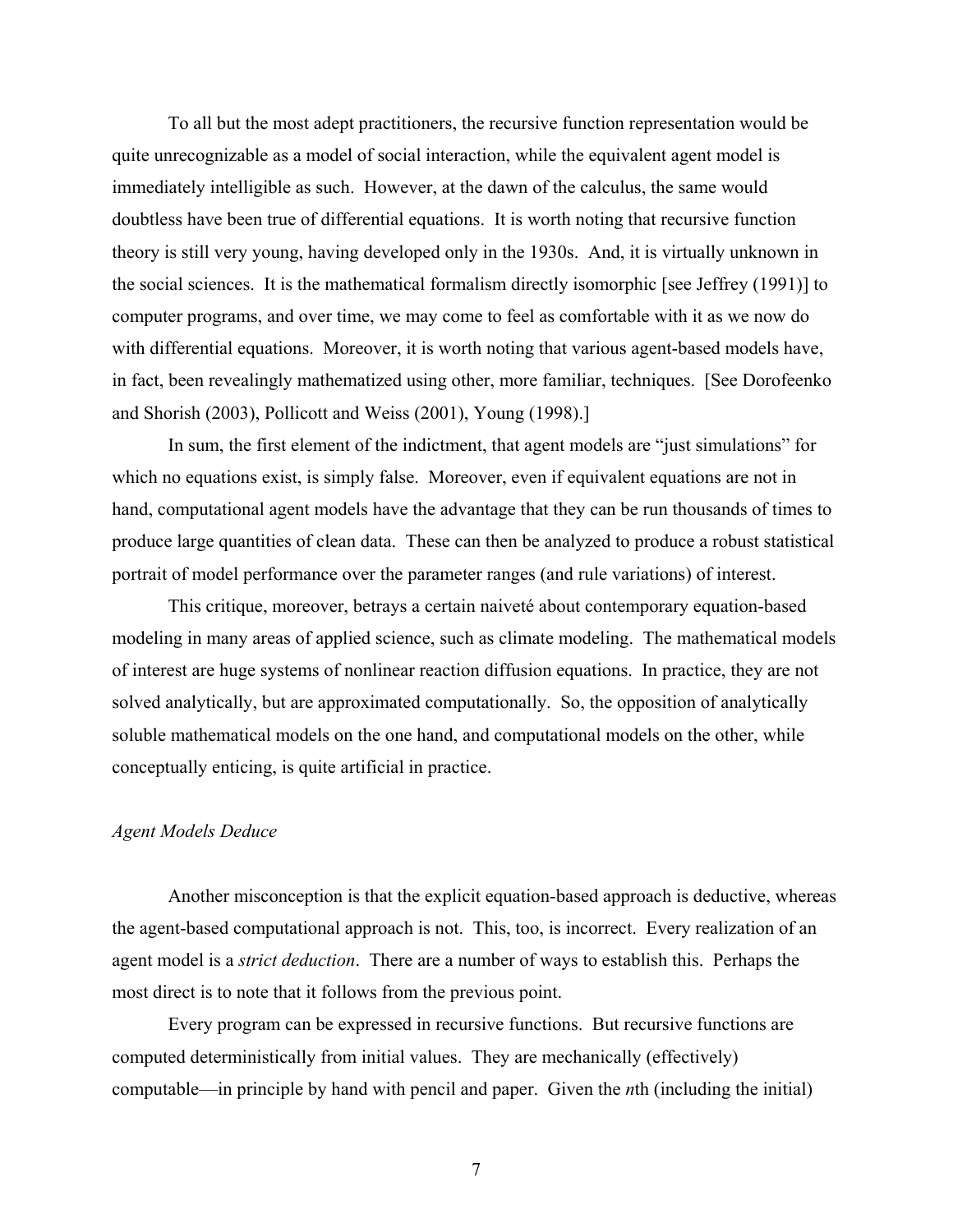state of the system, the  $(n+1)$ st state is computable in a strictly mechanical and deterministic way by recursion. Since this mechanical procedure is obviously deductive, so is each realization of an agent model.

A more sweeping equivalence can be established, in fact. It can be shown that Turing machines, recursive functions, and first-order logic itself (the system of deduction *par excellence*) are all strictly intertranslatable [see Hodel (1995)]. So, in a rigorous sense, every state generated in an agent model is literally a theorem. Since, accepting our motto, to explain is to generate (but not conversely), and to generate a state is to deduce it as a theorem, we are led to assert that to explain a pattern is to show it to be theorematic.

A third, slightly less rigorous way to think of it is this. Every agent program begins in some configuration *x—*a set of initial (agent) states analogous to axioms--and then repeatedly updates by rules of the form; if *x* then *y*. But,  $\{x, x \supset y\}$  is just *modus ponens*, so the model as a whole is ultimately one massive inference in a Hilbert-type deductive system. To "grow" a pattern  $p$  (and to explain a pattern  $p$ ) is thus to show that it is one of these terminal  $y$ 's—in effect, that it is theorematic, very much as in the classic hypothetico-deductive picture of scientific explanation.

# *What About Randomness?*

If every run is a strict deduction, what about stochasticity, a common feature of many agent models? Stochastic realizations are also strict deductions. In a computer, random numbers are in fact produced by strictly deterministic pseudo-random number generators. For example, the famous linear congruential method [Knuth (1998)] to generate a series of pseudo-random numbers is as follows:

Define: *m*, the modulus (*m*>0); *a*, the multiplier (0≤*a*≤*m*); *c*, the increment (0≤*c*≤*m*), and *x*(0), the seed, or staring value (0≤*x*(0)≤*m*). Then, the (recursion) scheme for generating the pseudo-random sequence is, for *n*≥0:

 $\leq$  Figure 2. $>$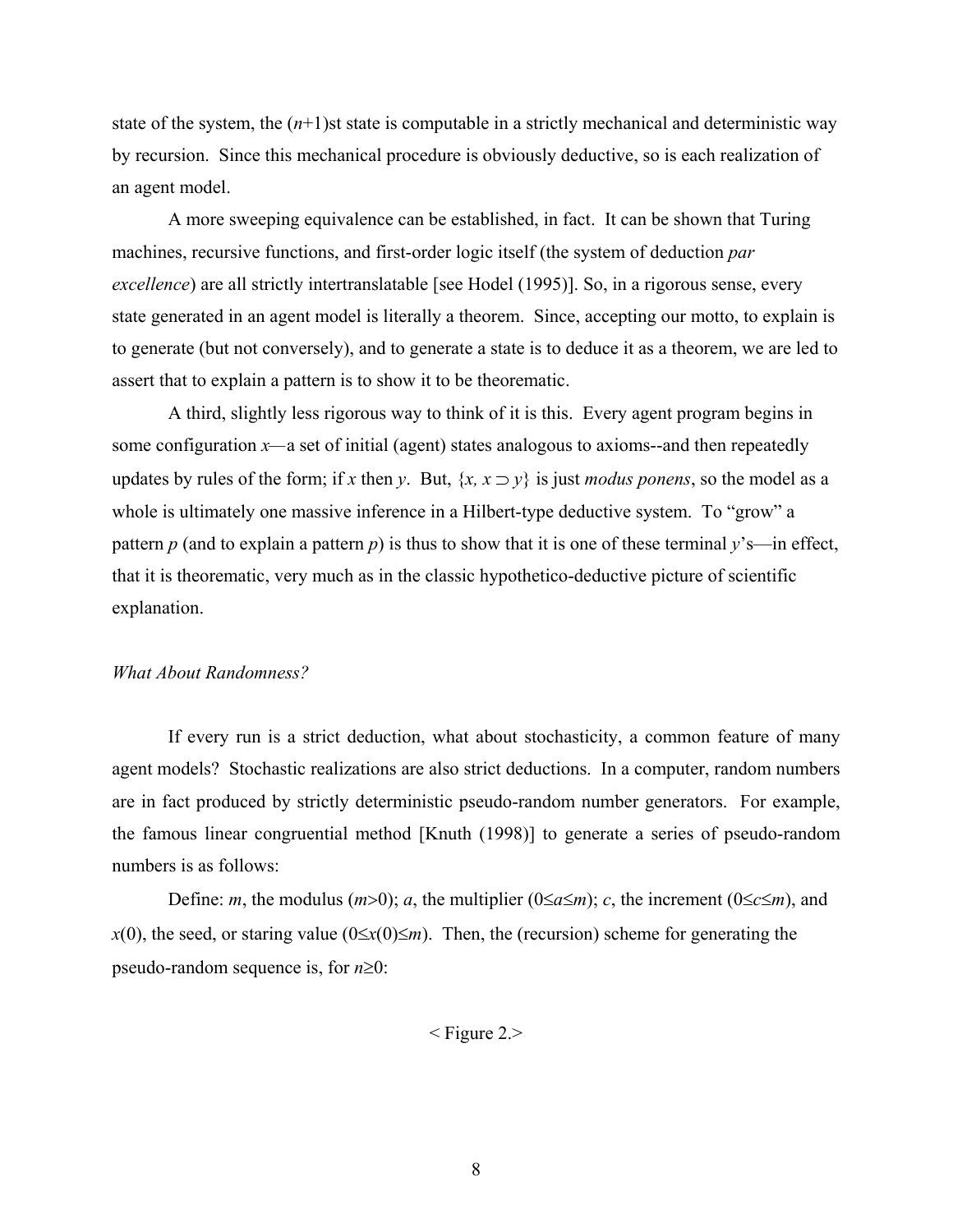This determinism is why, when we save the seed and re-run the program, we get exactly the same run again. $5$ 

# *What Types of Propositions are Deduced?*

In principle, the only objects we ever technically deduce are *propositions*. When we deduce the Fundamental Theorem of Calculus, we deduce the proposition: "The definite integral of a continuous real-valued function on an interval is equal to the difference of an antiderivative's values at the interval's endpoints." The result is normally expressed in mathematical notation, but, in principle, it is a proposition statable in English.<sup>6</sup> In turn, we explain an empirical regularity when that regularity is rendered as a proposition and that proposition is deduced from premises we accept. For example, we *explain* Galileo's leaning Tower of Pisa observation (i.e., that objects of unequal masses dropped from the same height land simultaneously) by strictly deducing, from Newton's Second Law and the Law of Universal Gravitation, the following proposition: "The acceleration of a freely falling body near the surface of the earth is independent of its mass."

Well, if agent models explain by generating, and thus deducing, and if, as I have just argued, the only deducible objects are propositions, the question arises: what sorts of propositions are deduced when agent models explain? In many important cases, the answer is: a normal form.

### *Social Science as the Satisfaction of Normal Forms*

We explain a pattern when the pattern is expressed as a proposition and the proposition is deduced from premises we accept. Seen in this light, many of the macroscopic patterns we, as social scientists, are trying to explain are expressible as large disjunctive normal forms, DNFs. In general a DNF,  $\delta$  has the logical form below

$$
\delta = \bigvee_{i=1}^{n} \bigwedge_{j=1}^{m} \boldsymbol{\phi}_{ij}
$$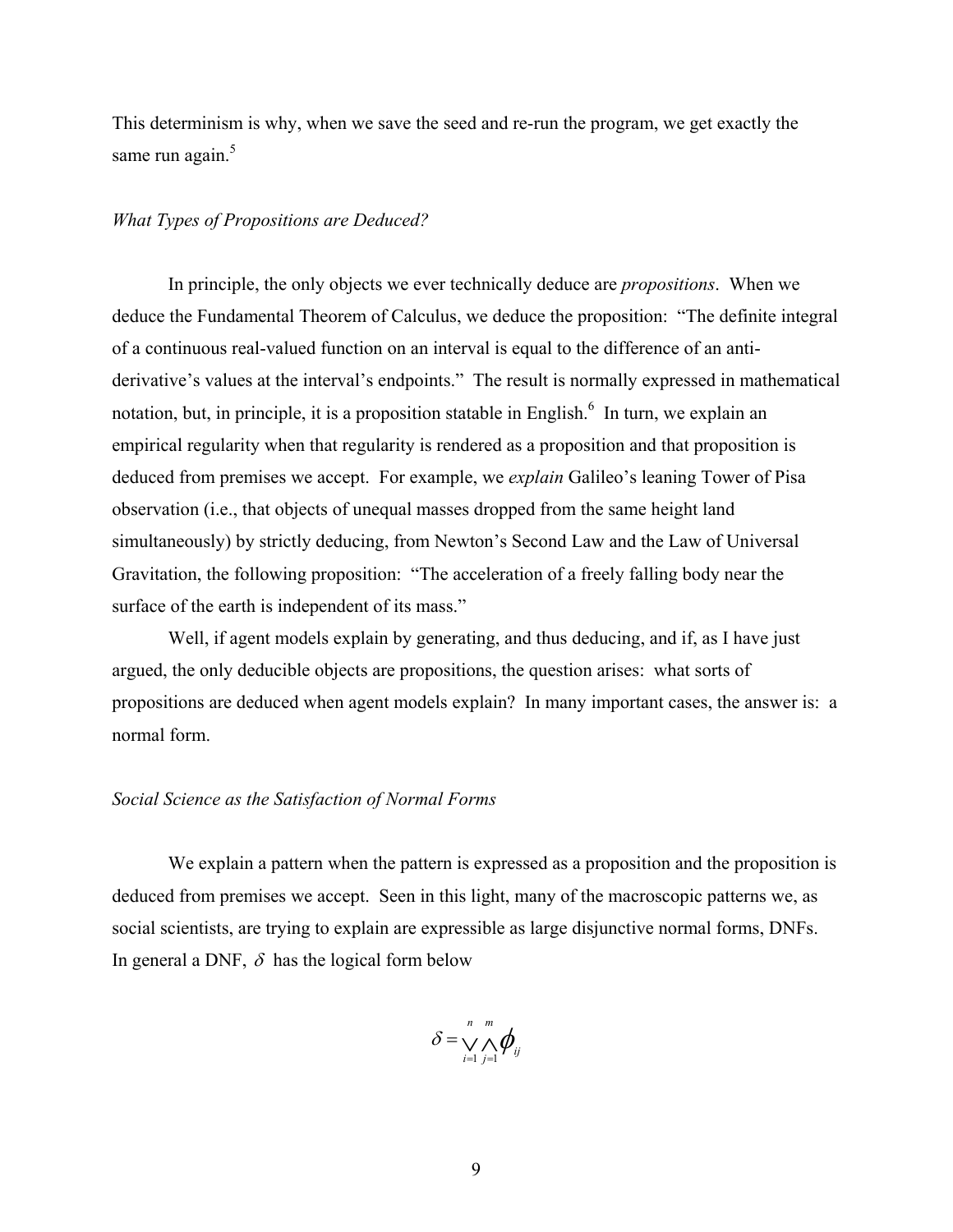where  $\phi_{ij}$  is a statement form [see Hamilton (1988)]. Clearly, this discussion applies to arbitrarily large, but *finite,* populations.

### Example 1. Distributions

Suppose, then, that we are trying to explain a skewed wealth distribution observed in some finite population of agents. For simplicity's sake, imagine three agents: A, B, and C. And suppose we observe that 6 indivisible wealth units (the country's GNP) are distributed as 3:2:1. That is the empirical target; and our model will be deemed a success if it grows that distribution, *regardless of who has what*. What that means is that the successful model will generate any one of the six conjunctions in the following DNF, shown in braces (where A3 means "Agent A has 3 units," and so forth):

{ (A1∧ B2∧C3) ∨ (A1∧ B3∧ C2)∨ (A2∧ B1∧ C3)∨ (A2∧ B3∧ C1)∨ (A3∧ B1∧C2) ∨  $(A3 \wedge B2 \wedge C1)$ }

The model succeeds if it grows any one of these conjuncts, that is, a conjunction whose truth makes the DNF true.

#### Example 2. Spatial Patterns

Likewise, suppose we are trying to model segregation in a population composed of two white and two black agents (W1, W2, B1, B2) arranged on a line with four positions: 1,2,3,4. The model works if it generates two contiguous agents of the same color, followed by two contiguous agents of the other color. As above, we don't care who is where so long as we get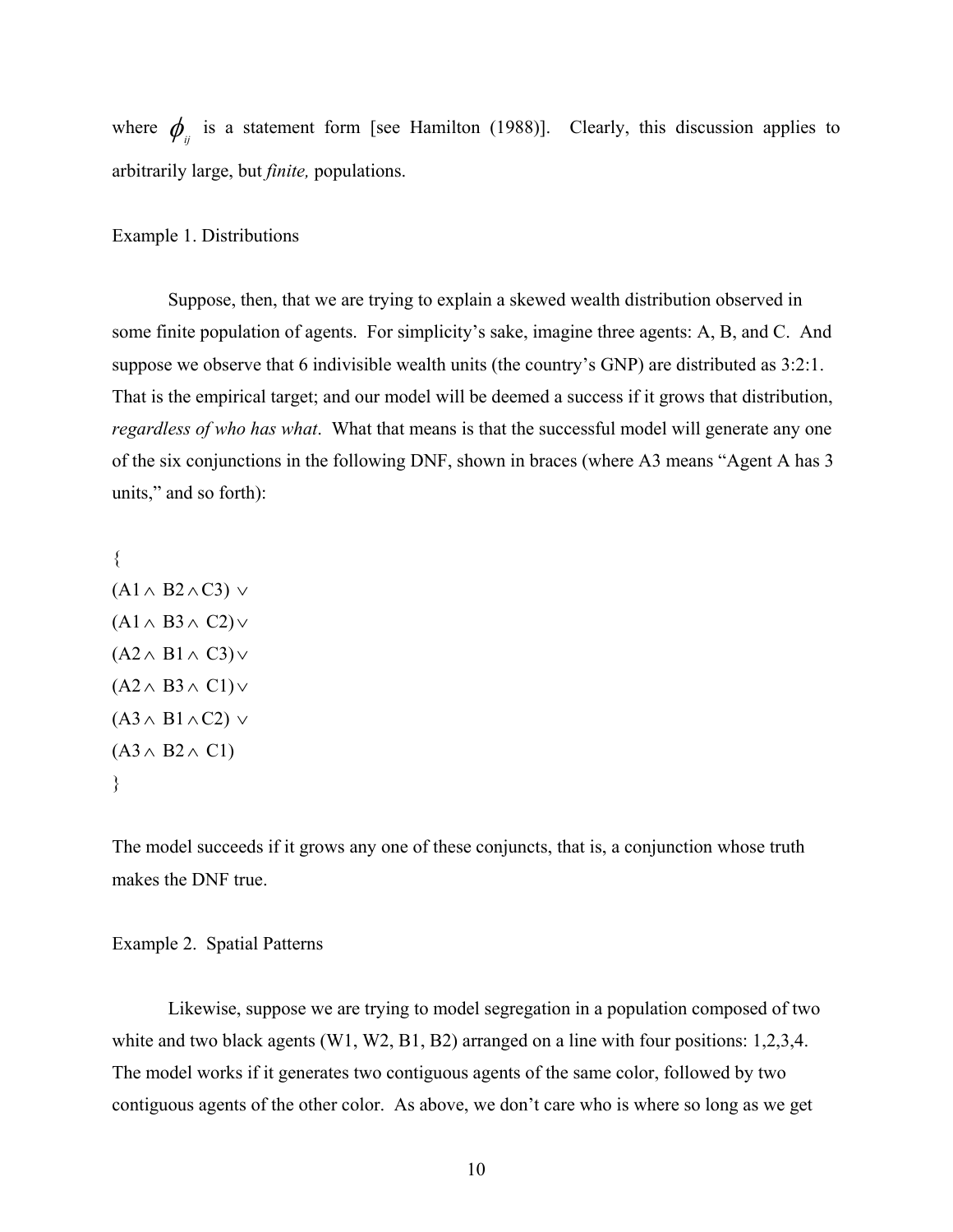segregation on the line. The truth of any of the eight conjunctions of the following DNF will therefore suffice (here W12 denotes the proposition: "white agent 1 occupies position 2"):

{ (W11 ∧ W22 ∧B13 ∧B24) ∨ (W11 ∧ W22 ∧B23 ∧B14) ∨ (W21 ∧ W12 ∧B13 ∧B24) ∨ (W21 ∧ W12 ∧B23 ∧B14) ∨ (B11∧ B22∧ W13 ∧ W24)∨ (B11∧ B22∧ W23 ∧ W14)∨ (B21∧ B12∧ W13 ∧ W24)∨ (B21∧ B12∧ W23 ∧ W14) }.

Again, success in generating "segregation" consists in generating any one of these conjunctions. That suffices to make the DNF true. While this exposition has been couched in terms of wealth distributions and distributions of spatial position, it obviously generalizes to distributions of myriad sorts (e.g., size and power), and with straightforward modification, to sequences of patterns over time. A dynamic sequence of patterns would, in fact, be a Conjunctive Normal Form (CNF), each term of which is a DNF of the sort just discussed.<sup>7</sup>

### *Generative Implies Deductive, But Not Conversely: Nonconstructive Existence*

A generative explanation is a deductive one. Generative implies deductive. The converse, however, does not apply. It is possible to deduce without generating. Not all deductive argument has the constructive character of agent-based modeling. Nonconstructive existence proofs are clear examples. Often, these take the form of *reductio ad absurdum*<sup>8</sup> arguments, which work as follows.

Suppose we wish to prove the existence of an *x* with some property (e.g., that it is an equilibrium). We take as an axiom the so-called Law of the Excluded Middle (LEM), that either *x* exists or *x* does not exist. Symbolically: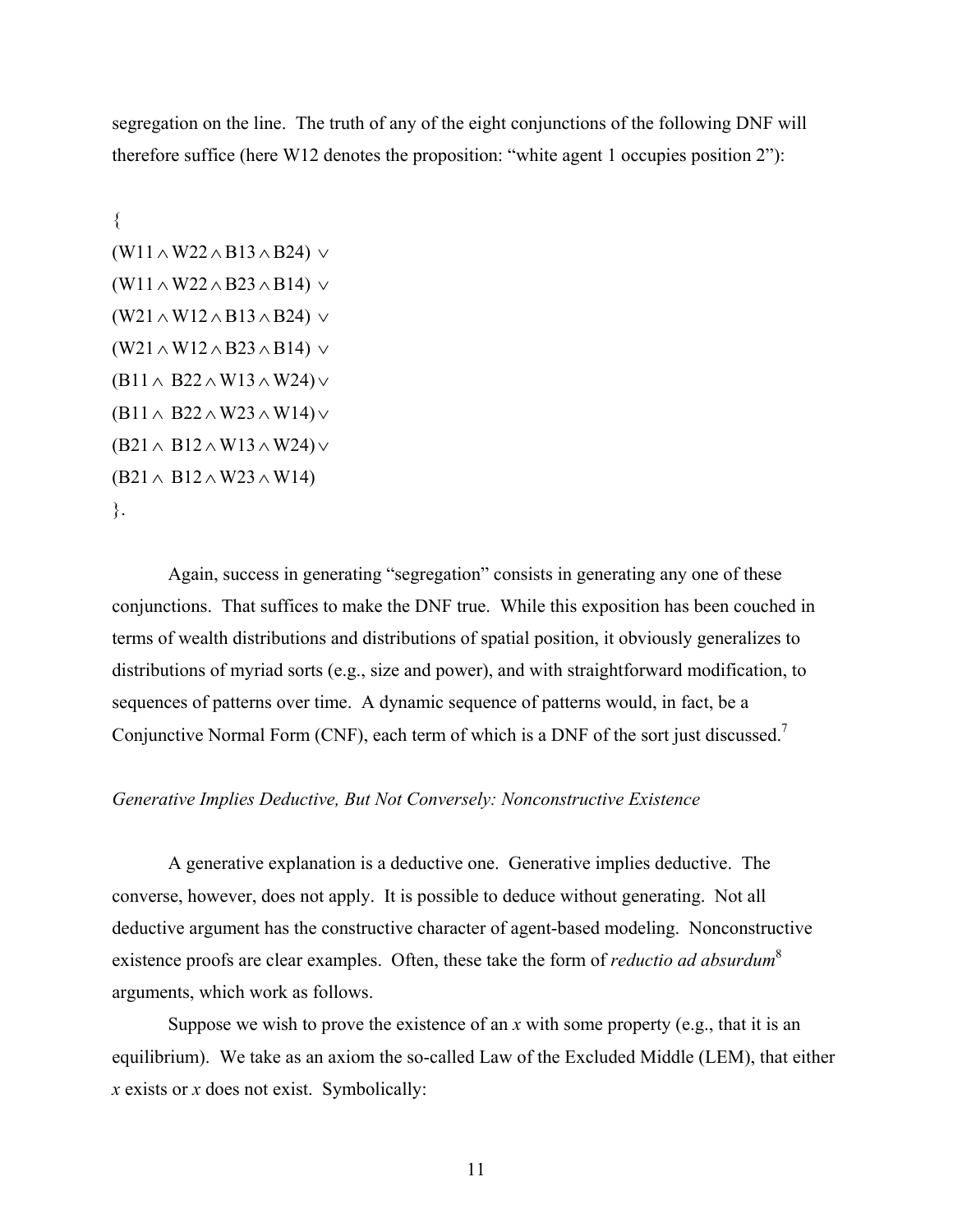One of those *must* be true. Next, we assume that *x* does not exist and derive a contradiction. That is, we show that

$$
\neg \exists x \supset [p \land \neg p]
$$

Since contradictions are always False, this has the form:

$$
\neg \exists x \supset F
$$

But this implication can be True only if the antecedent,  $\neg \exists x$ , is False. From this it follows from the LEM that ∃*x* is True and *voila*: the *x* in question must exist!

But we have failed to exhibit *x*, or specify any algorithm that would generate it, patently violating our generative motto [1]. We have failed to show that *x* is generable at all, much less that it is generable on time scales of interest. But, the existence argument is nonetheless deductive.

Now, there are deductive and nonconstructive existence proofs that do not use *reductio ad absurdum.* One of my favorites is the beautiful and startling index theoretic proof that, in regular economies, the number of equilibria must be an odd integer [see Mas-Colell (2001), Epstein (1997)]. This proof gives no clue how to compute the equilibria. Like *reductio*, it fails to show the equilibria to be generable at all, much less on time scales of interest. But, the existence argument is nonetheless deductive.

Hence, if we insist that explanation requires generability, we are led to the position that deductive arguments can be non-explanatory. *Generative explanation is deductive, but deduction is not necessarily explanatory.*

We have addressed the first two points of the indictment: that there are no equations, and that agent modeling is not deductive. The third issue was the generality of agent models. I would like to approach this topic by a seemingly circuitous route, extending the preceding points on existence and generability into the areas of incompleteness and computational complexity.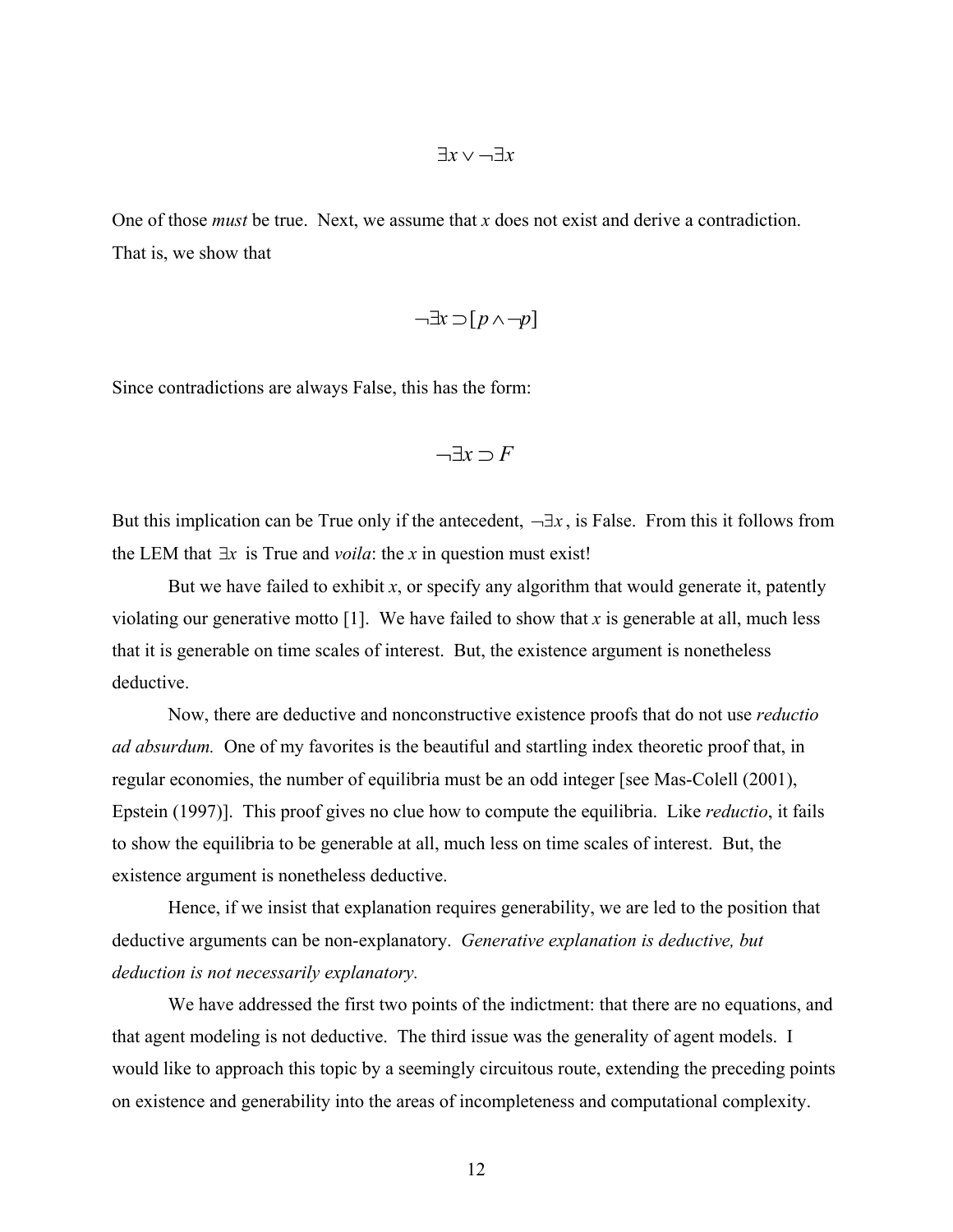*Incompleteness (Attainability at All) and Complexity (Attainability on Times Scales of Interest) in Social Science*

As background, in mathematical logic, there is a fundamental distinction between a statement's being *true* and its being *provable*. I believe that in mathematical social science there is an analogous and equally fundamental distinction between a state of the system (e.g., a strategy distribution) being an *equilibrium* and its being *attainable (generable)*. I would like to discuss, therefore, the parallel between the following two questions: (1) Is every true statement provable? and (2) Is every equilibrium state attainable?

In general, we are interested in the distinction between *satisfaction* of some criterion (like being true, or being an equilibrium) and *generability* (like being provable through repeated application of inference rules, or being attainable through repeated application of agent behavioral rules).

Now, mathematico-logical systems in which every truth is provable are called *complete*. 9 The great mathematician David Hilbert, and most mathematicians at the turn of the Twentieth Century, had assumed that all mathematical systems of interest were complete, that all truths statable in those systems were also provable in them (i.e., were deducible from the system's axioms via the system's inference rules). A major objective of the so-called Hilbert Programme for mathematics was to prove precisely this. It came as a tremendous shock when, in 1931, Kurt Godel proved precisely the opposite: *all sufficiently rich*<sup>10</sup> mathematical systems are incomplete. In all such systems, there are true statements that are unprovable! Indeed, he showed that there were true statements that were neither provable nor refutable in the relevant systems—they were *undecidable*. 11 [See Godel (1931), Smullyan (1992), Hamilton (1988)].

Now, truth is a special criterion that a logical formula may *satisfy*. For example, given an arbitrary formula of the sentential calculus, its truth (i.e., its tautologicity) can be evaluated mechanically, using truth tables. Provability, by contrast, is a special type of *generability*. A formula is provable if, beginning with a distinguished set of "starting statements" called *axioms*, it can be ground out—attained, if you will--by repeated application of the system's rule(s) of inference.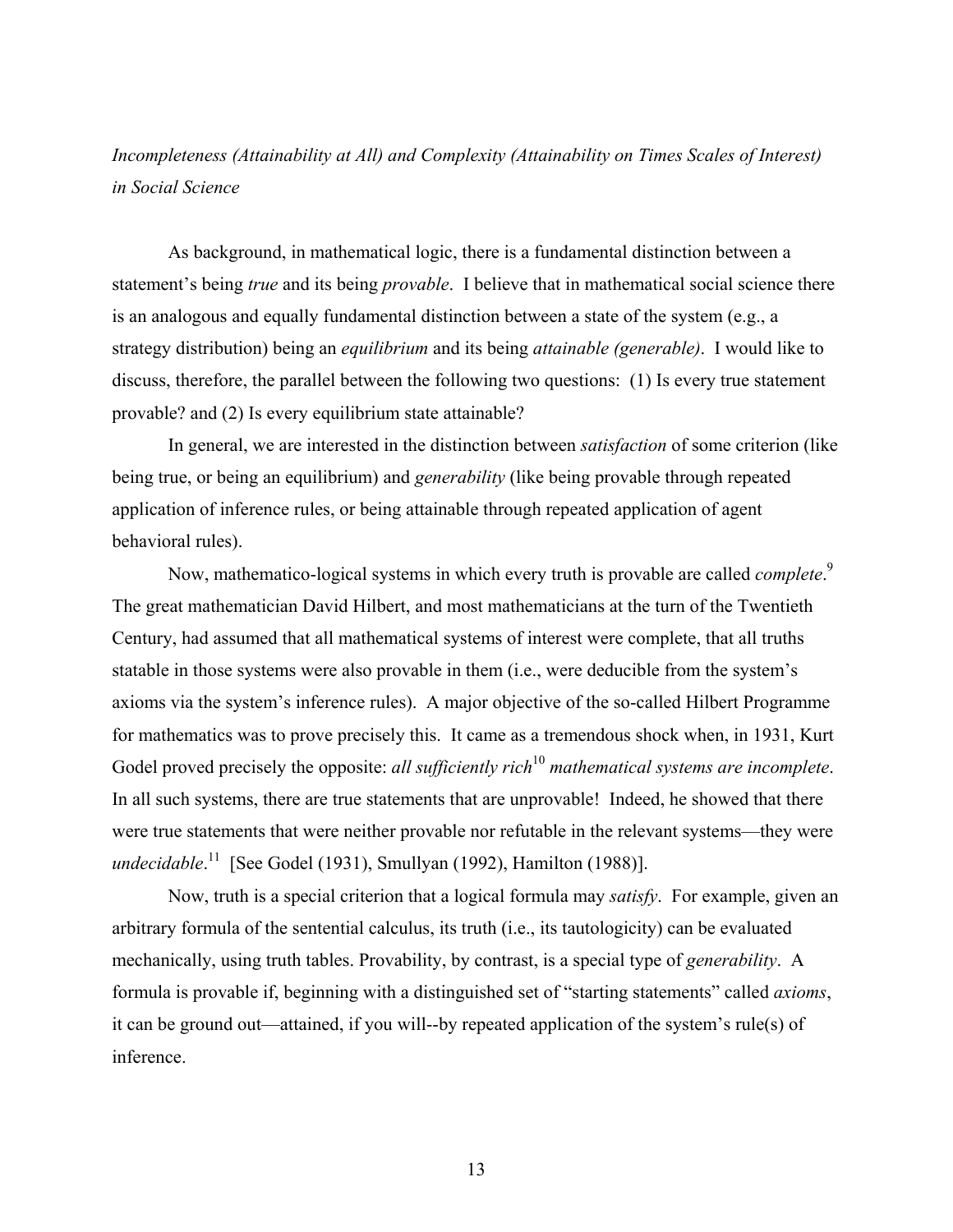Equilibrium (Nash equilibrium, for example) is strictly analogous to truth: it too is a criterion that a state (a strategy distribution) may satisfy. And the Nash "equilibriumness" of a strategy configuration (just like the truth of a sentential calculus formula) can be checked mechanically.

I venture to say that most contemporary social scientists—analogous to the Hilbertians of the 1920s—assume that if a social configuration is a Nash equilibrium, then it must also be attainable. In short, the implicit assumption in contemporary social science is that these systems are *complete*.

However, we are finding that this is not the case. Epstein and Hammond (2002) offer a simple agent-based game almost all of whose equilibria are unattainable outright. More mathematically sophisticated examples of incompleteness include Prasad's result, based on the unsolvability of Hilbert's  $10<sup>th</sup>$  Problem:

> For n-player games with polynomial utility functions and natural number strategy sets the problem of finding an equilibrium is not computable. There does not exist an algorithm which will decide, for any such game, whether it has an equilibrium or not…When the class of games is specified by a finite set of players, whose choice sets are natural numbers, and payoffs are given by polynomial functions, the problem of devising a procedure which computes Nash equilibria is unsolvable. Prasad (1997)

Other examples of uncomputable (existent) equilibria include Young and Foster (2001), Lewis (1985, 1992a, 1992b), and Nachbar (1997). Some equilibria are unattainable outright.

A separate issue in principle, but one of great practical significance, is whether attainable equilibria can be attained on time scales of interest to humans. Here, too, we are finding models in which the waiting time to (attainable) equilibria scales exponentially in some core variable. In the agent-based model of economic classes of Axtell, Epstein and Young (2001), we find that the waiting time to equilibrium is exponential in both the number of agents and the memory length per agent, and is astronomical when the first exceeds 100 and the latter 10. Likewise, the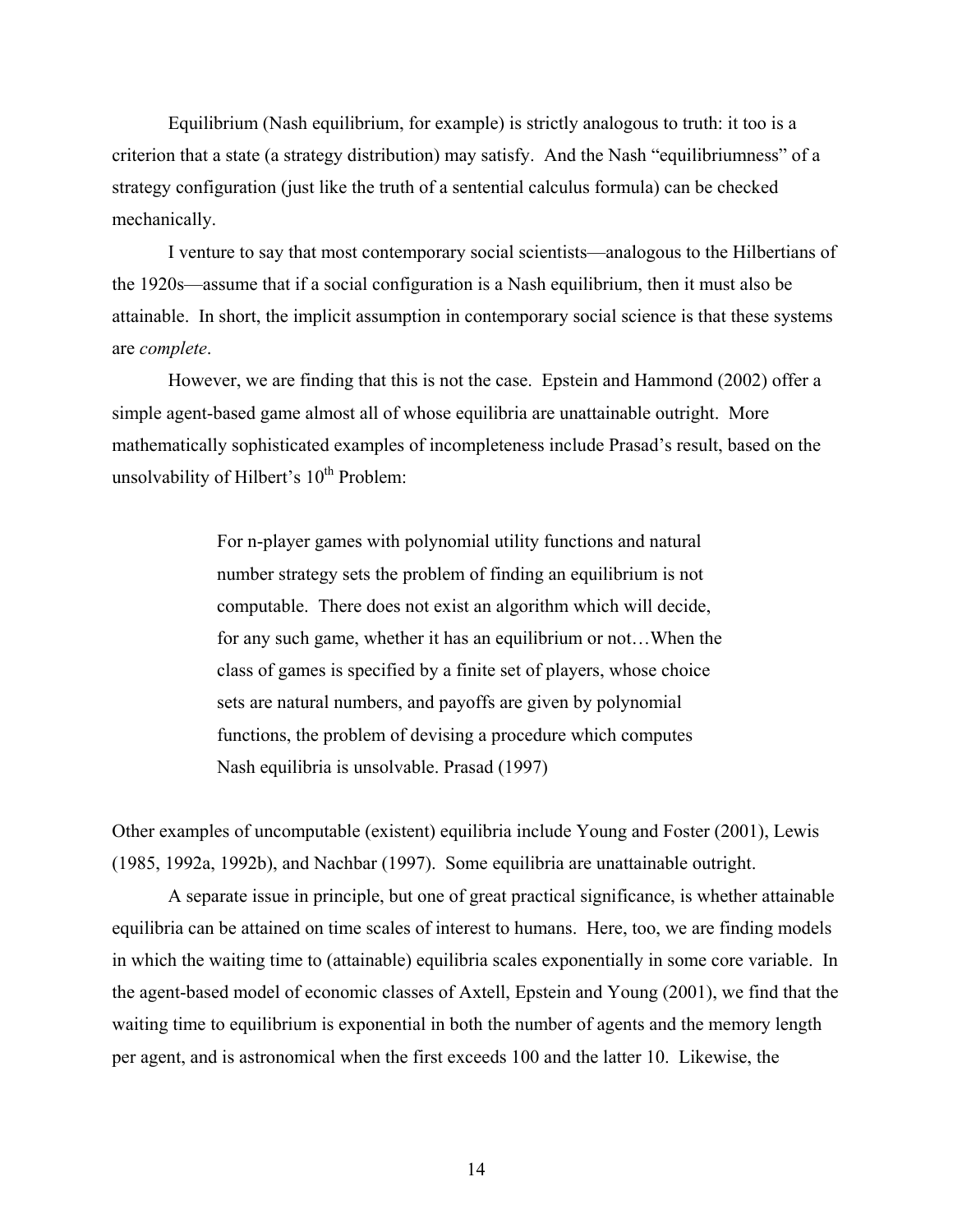number of time steps (rounds of play) required to reach the attainable equilibria of the Epstein and Hammond (2002) model was shown to grow exponentially in the number of agents.

One wonders how the core concerns and history of economics would have developed if, instead of being inspired by continuum physics and the work of Lagrange and Hamilton [see Mirowski (1989)]—blissfully unconcerned as it is with effective computability—it had been founded on Turing. Finitistic issues of computability, learnability, attainment of equilibrium (rather than mere existence), problem complexity, and undecidability, would then have been central from the start. Their foundational importance is only now being recognized. As Duncan Foley summarizes,

> The theory of computability and computational complexity suggest that there are two inherent limitations to the rational choice paradigm. One limitation stems from the possibility that the agent's problem is in fact undecidable, so that no computational procedure exists which for all inputs will give her the needed answer in finite time. A second limitation is posed by computational complexity in that even if her problem is decidable, the computational cost of solving it may in many situations be so large as to overwhelm any possible gains from the optimal choice of action. [See Albin (1998).]

For fundamental statements, see Simon (1982, 1987), Hahn (1991), and Arrow (1987). Of course, beyond these *formal* limits on canonical rationality, there is the body of evidence from psychology and laboratory behavioral economics that *homo sapiens* just doesn't behave (in his decision-making) like *homo economicus*.

Now, the mere fact that an idealization (e.g., *homo economicus*) is not accurate in detail is not grounds for its dismissal. To say that a theory should be dismissed because it is "wrong" is vulgar. Theories are idealizations. There are no frictionless planes, ideal gases, or point masses. But these are useful idealizations in physics. However, in social science, it is appropriate to ask whether the idealization of individual rationality in fact illuminates more than it obscures. By empirical lights, that is quite clearly in doubt.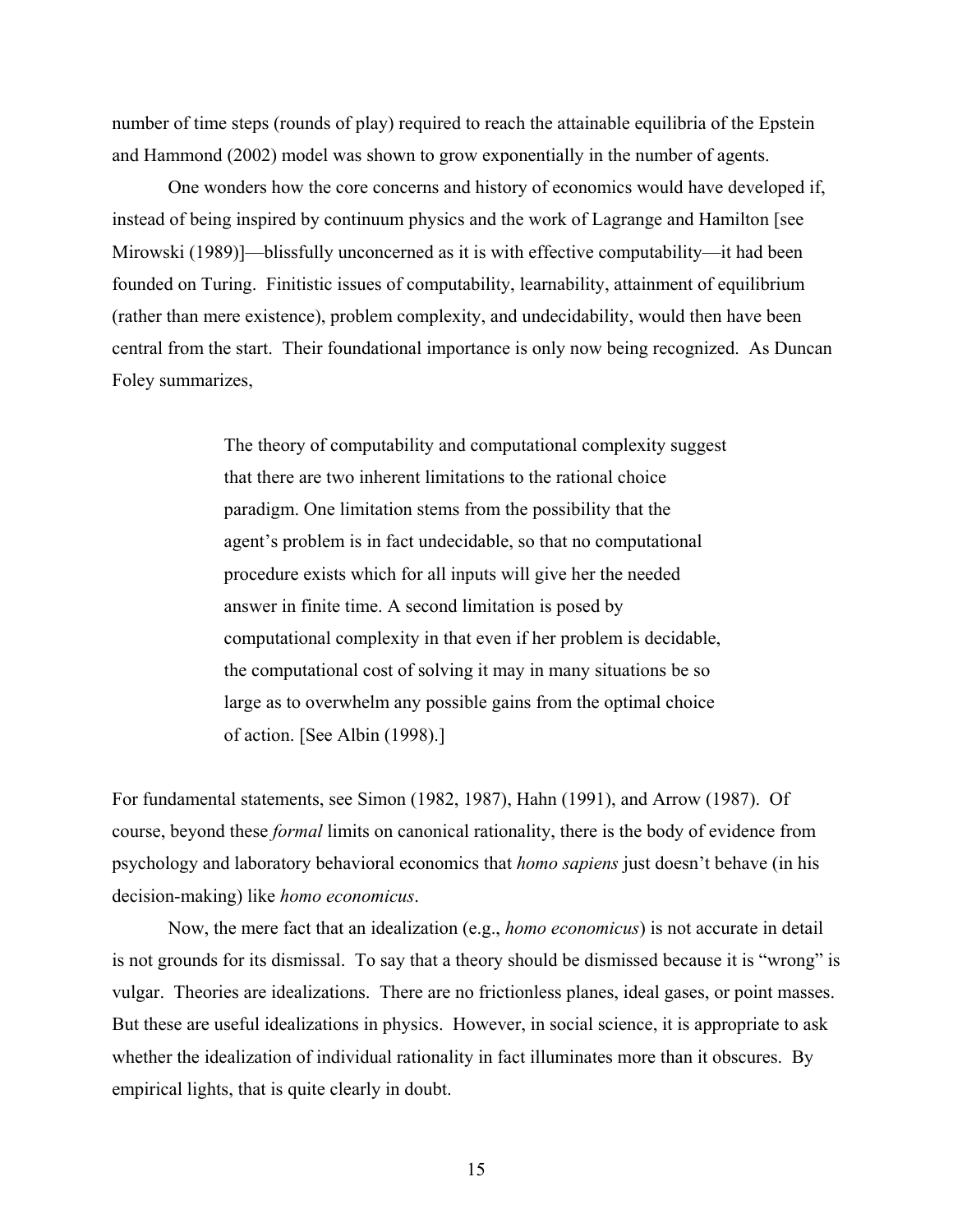This brings us to the issue of generality. The entire rational choice *project*, if you will, is challenged by (1) incompleteness and outright uncomputability, by (2) computational complexity (even of computable equilibria), and by (3) powerful psychological evidence of framing effects and myriad other systematic human departures from canonical rationality. Yet, the social science theory that enjoys the greatest formal generality<sup>12</sup> (and mathematical elegance) is precisely the rational choice theory.

## *Generality is Quantification Over Sets*

Now, generality has to do with quantification. Universal gravitation says that *for any two masses* whatsoever, the attractive gravitational force is inversely proportional to the square of the separation distance. Mechanics quantifies over the set of all masses. Axiomatic general equilibrium theory quantifies over the set of all consumers in the economy, positing constrained utility maximization *for every agent* in the system. Rational choice theory likewise posits expected utility maximization for all actors.

Clearly, agent modelers do not quantify over sets this big. There is a great deal of experimentation with tags, imitation, evolution, learning, bounded rationality, and zerointelligence traders, for example. In many cases, however, the experiment is motivated by responsiveness to data. Empirically successful (generatively sufficient) behavioral rules for the Artificial Anasazi of 900 A.D. probably *should not* look much like the agent rules in the Axtell-Epstein (1999) model of U.S retirement norms, which in turn may have little relation to the rules governing agents in Axtell's (1999) model of firms, or the Epstein, *et al.* (2004) model of smallpox response, or the zero-intelligence traders of Farmer, *et al.* (1993). Yet, despite their diversity, these models are impressive empirically. If reasonable fidelity to data requires us to be *ad hoc* (i.e., to quantify over smaller sets), with different rules for different settings, then that is the price of empirical progress.

# *Truth and Beauty*

All of this said, the real reason some mathematical social scientists don't like computational agent-based modeling is not that the approach is empirically weak (in notable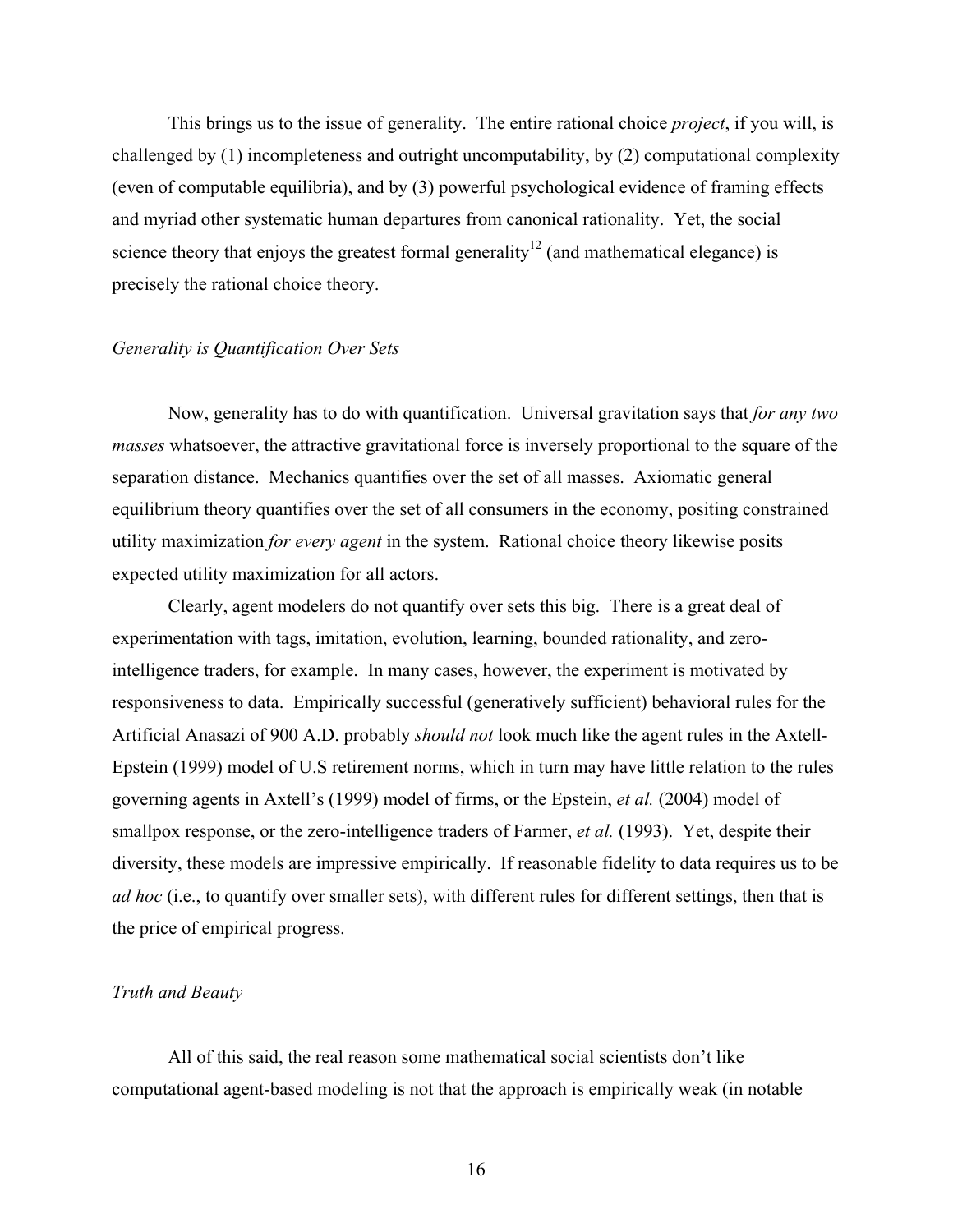areas, it's empirically stronger than the neoclassical approach). It's that it isn't beautiful. When theorists, such as Frank Hahn, lament the demise of "pure theory" in favor of computer simulation (Hahn 1991), they are grieving the loss of mathematical beauty. I would argue that reports of its death are premature. Let us face this aesthetic issue squarely.

On the topic of mathematical beauty, none have written more eloquently than Bertrand Russell (1957):

> Mathematics, rightly viewed, possesses not only truth, but supreme beauty—a beauty cold and austere, like that of sculpture, without appeal to any part of our weaker nature, without the gorgeous trappings of painting or music, yet sublimely pure, and capable of a stern perfection such as only the greatest art can show.

Later, in the same essay, Russell writes:

In the most beautiful work, a chain of argument is presented in which every link is important on its own account, in which there is an air of ease and lucidity throughout, and *the premises achieve more than would have been thought possible, by means which appear natural and inevitable.* (emphasis added)

Hahn (1991) defines "pure theory" as "the activity of deducing implications from a small number of fundamental axioms." And when he writes that "with surprising frequency this leads to beauty (Arrow's Theorem, The Core, etc.)," it is clear that it is Russell's beauty he has in mind.

Generality (mathematical unification) for its own sake satisfies this fine impulse to beauty and has proven to be highly productive scientifically. Physics is highly general, and so is mathematical equilibrium theory. And, as Mirowski (1998) has documented, "physics envy" was quite explicitly central to its development. This is entirely understandable. Any scientist who doesn't have physics envy is an idiot. I am not advocating that we abandon the quest for elegant generality in favor of a case by case narrative (i.e., purely historical) approach. By comparison to a beautiful (Newton-like) generalization, actual history is just this particular apple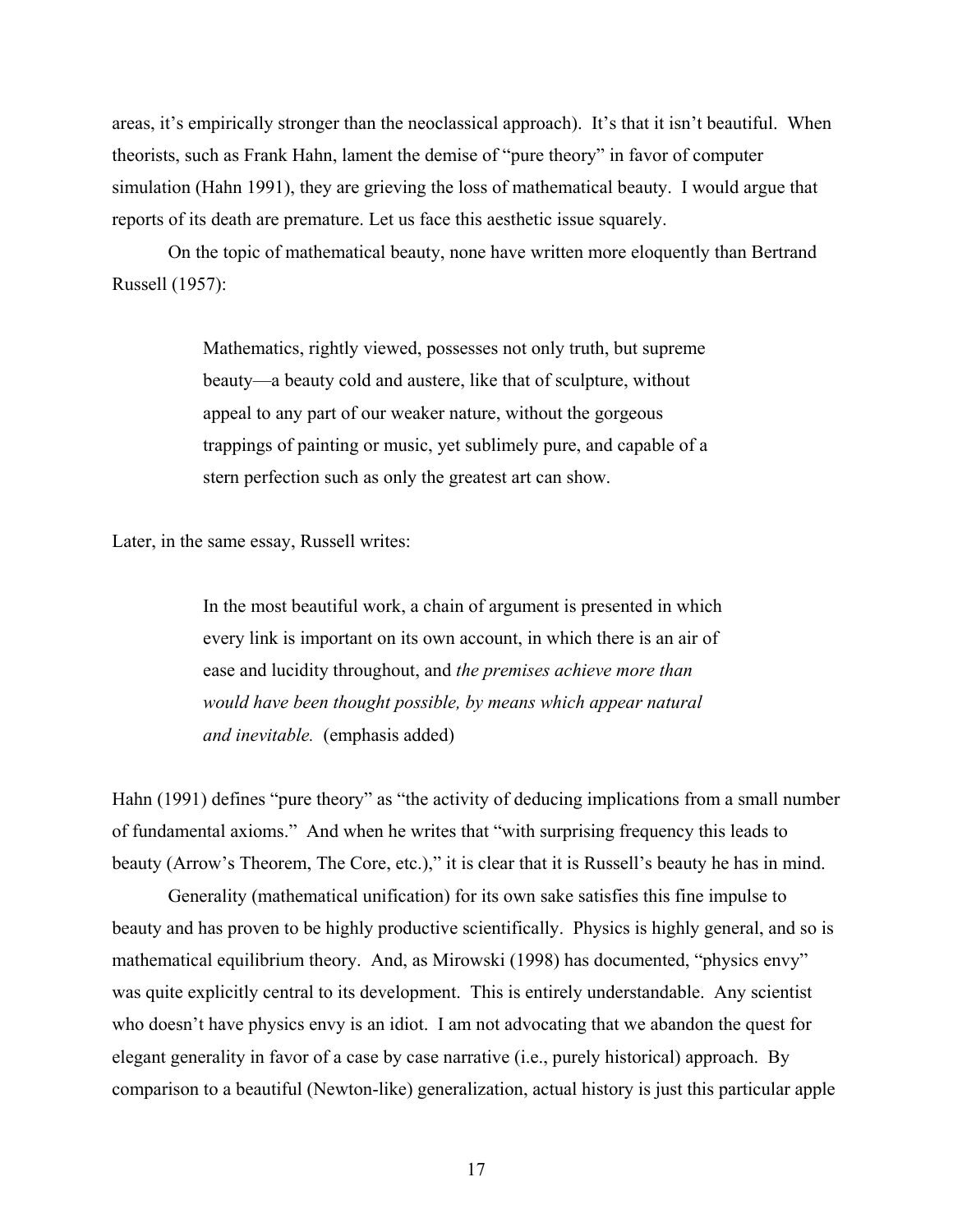bobbling down this particular hill. To me, the mathematical theory of evolution is more beautiful than any particular tiger. One of the most miraculous results of our own evolution is that our search for beauty can lead to truth. But there are different kinds of beauty. An analogy to music history may be apposite.

Just as the German classical composers had the dominant  $7<sup>th</sup>$  and circle of fifths as harmonic propulsion, so the neoclassical economists have utility maximization to propel their analyses. And it is a style of "composition" subscribed to by an entire school of academic thought. We agent modelers are not of this school. We don't have the Germanic dominant  $7<sup>th</sup>$  of utility maximization to propel every analysis forward—more like the French impressionists, we must in each case be inventive to solve the problem of social motion, devising unique agent rules model by model. If that makes us *ad hoc*, then so was Debussy, and we are in good artistic company.

Schelling's (1971) segregation model is important not because it's right in all details (which it doesn't purport to be), and it's beautiful not because it's visually appealing (which it happens to be). It's important because—even though highly idealized—it offers a powerful and counter-intuitive insight. And it's beautiful because it does so with startling Russellian parsimony. The mathematics of chaos is beautiful not because of all the pretty fractal pictures it generates, useful as these are in stimulating popular interest. What's beautiful in Russell's sense is the startlingly compact yet sweepingly general Li-Yorke (1975) theorem that "period three implies chaos." And when an agent-based model is beautiful in this deep sense, it has nothing to do with the phantasmagorical "eye candy"--Russell's gorgeous trappings--of animated dot worlds. Rather, its beauty resides in the far-reaching generative power of its simple micro-rules, seemingly remote from the elaborate macro patterns they produce. Precisely as Russell would have it: "*the premises achieve more than would have been thought possible, by means which appear natural and inevitable."*

The musical parallels are again irresistible. To be sure, Bach's final work, *The Art of the Fugue,* is gorgeous music, but to Bach, the game was to explore the generative power of a single fugue theme. Bach wrote nineteen stunningly diverse fugues based on this single theme, this "premise," if you will,<sup>13</sup> In Bach's hands, it certainly "achieves more than would have been thought possible." While its musical beauty is clear, the *intellectual* beauty lies not in the sound,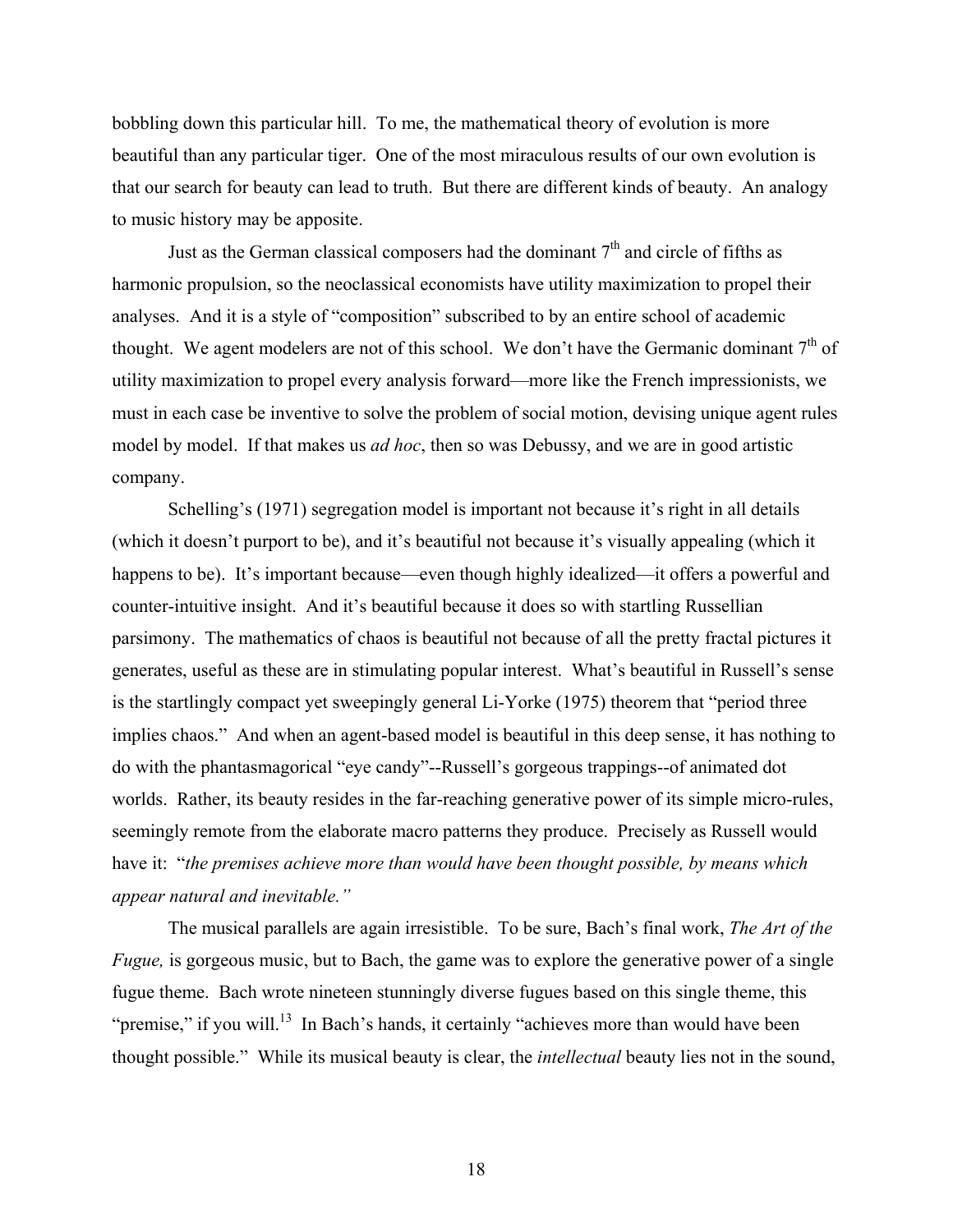but in its silent unified structure. Perhaps the best agent models unfold as "social fugues" in which the apparent complexity is in fact generated by a few simple individual rules.

In any case, and whatever one's aesthetic leanings, agent modelers are in good scientific company trading away a certain degree of generality for fidelity to data. The issue of induction arises in this connection.

### *Induction Over Theorem Distributions*

As noted earlier, one powerful mode of agent-based modeling is to run large numbers of stochastic realizations (each with its own random seed), collect clean data, and build up a robust statistical portrait of model output. One goal of such exercises is to understand one's model when closed form analytical expressions are not in hand (though these exist in principle, as discussed). A second aim of such exercises is to explain observed statistical regularities, such as the distribution of firm sizes in the U.S. economy [Axtell (1999, 2001)]. In either case, one builds up a large sample of model realizations. But, as emphasized earlier, *each realization is a strict deduction.* So, while I have no objection to calling such activity inductive, it is *induction over a sample distribution of theorems*, in fact. And it has quite a different flavor from "inductive" survey research, where one collects real-world data and estimates it by techniques of aggregate regression.

#### **V. Summary**

A number of uses of agent-based models have not been touched on here. These include purely exploratory applications and those related to mechanism design, among others [see Epstein (1999)]. My focus has been on computational agent models as instruments in the generative explanation of macroscopic social structures. In that connection, the main epistemological points treated are as follows:

[1] We distinguish the generative motto from its converse. The position is:

$$
\forall x(\neg Gx \supset \neg Ex)
$$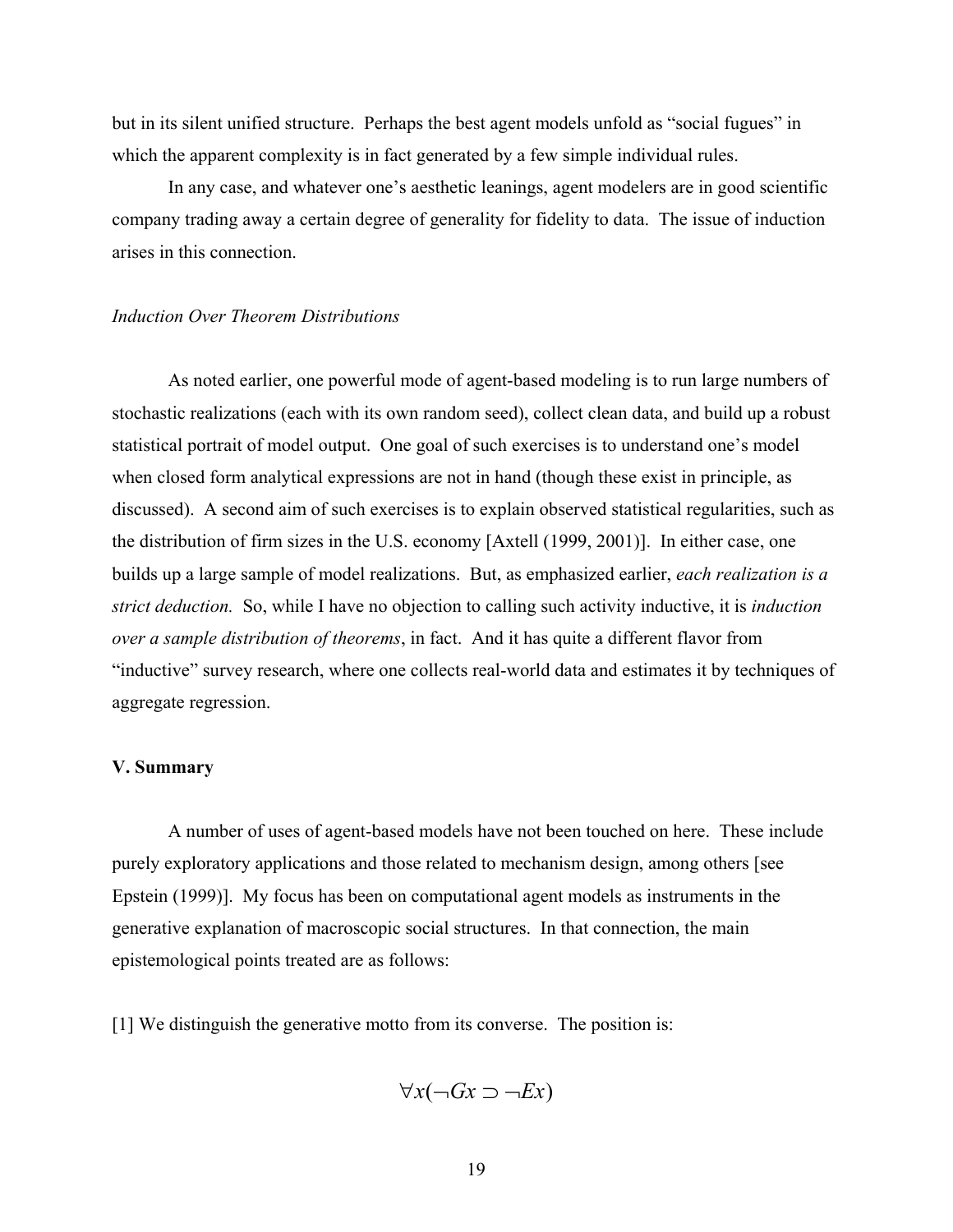If you didn't grow it, you didn't explain it. But not conversely. A microspecification that generates the *explanandum* is a candidate explanation. Generative sufficiency is explanatorily necessary, but not explanatorily sufficient. There may be more than one explanatory candidate, as in any science where theories compete.

[2] For every agent model, there exist unique equivalent equations. One can express any Turing Machine (and hence any agent model) in partial recursive functions. Many agent models have been revealingly mathematized in other ways, as stochastic dynamical systems, for example.

[3] Every realization of an agent model is a strict deduction. So,  $(Gx \supset Dx)$ , but not conversely, as in non-constructive (*reductio ad absurdum*) existence proofs. One can have ( $Dx \wedge \neg Gx$ ) and hence, by [1],  $(Dx \wedge \neg Ex)$ . Not all deduction is explanatory.

[4] We often generate, and hence deduce, conjuncts satisfying Disjunctive Normal Forms, as when we grow distributions or spatial settlement patterns in finite agent populations.

[5] We carefully distinguish between existence and attainability in principle. And we furthermore carefully distinguish between asymptotic attainability and attainability on time scales of interest. In short, we are attentive to questions of incompleteness (á la Godel) and of computational complexity (as in problems whose time complexity is exponential in key variables). These considerations, when combined with powerful psychological evidence, cast severe doubt on the rational choice picture as the most productive idealization of human decision-making, and serve only to enforce the bounded rationality picture insisted on by Simon (1982).

[6] Generality, while a commendable impulse, is not of paramount concern to agent-based modelers at this point. Responsiveness to data often requires that we *quantify over smaller sets* than physics or neoclassical economics. If that is *ad hocism*, I readily choose it over what Simon (1987) rightly indicts as an empirically oblivious *a priorism* in economics.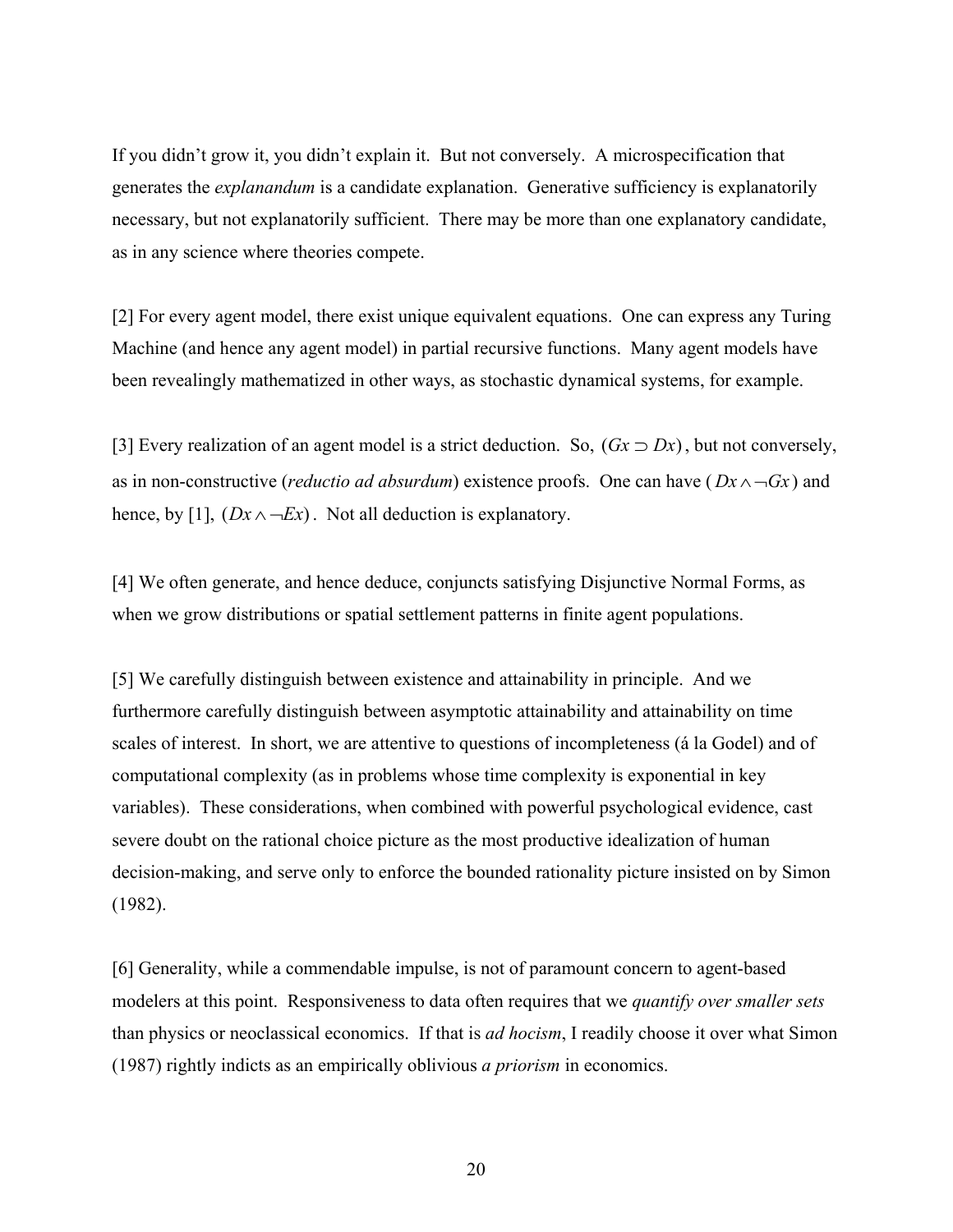[7] Empirical agent-based modeling can be seen as induction over a sample of realizations, each one of which is a strict deduction, or theorem, and comparison of the generated distribution to statistical data. This differs from inductive survey research where we assemble data and fit it by aggregate regression, for example.

### **VI. Conclusion**

As to the core indictment that agent models are non-mathematical, non-deductive, and *ad hoc*, the first two are false, and the third, I argue, is unimportant. Generative explanation is mathematical in principle; recursive functions could be provided. *Ipso facto*, generative explanation is deductive. Granted, agent models typically quantify over smaller sets than rational choice models and, as such, are less general. But, in many cases, they are more responsive to data, and in years to come, may achieve greater generality and unification. After all, a fully unified field theory has eluded even that most enviable of fields, physics.

### **Notes**

 $\overline{a}$ 

 $\forall x$ ( ¬∃*iG*(*i*, *x*) ⊃ ¬*Ex*).

[1] 
$$
\lim_{x \to 2} x^2 = 4
$$
.

It asserts: "The limit of the square of *x*, as *x* approaches two, is four." In further detail, it is the following claim:  $[2] \ \forall (\varepsilon > 0) \exists (\delta > 0)[0 < |x - 2| < \delta \Rightarrow |x^2 - 4| < \varepsilon]$ 

<sup>&</sup>lt;sup>1</sup>In slightly more detail, if we let  $M=\{i : i \text{ is a microscopicification}\}\$ and let  $G(i,x)$  denote the proposition that *i* generates *x*, then the proposition *Gx* can be expressed as  $\exists iG(i,x)$ . Then, longhand, the motto becomes:

<sup>2</sup> I do not claim that every agent-based model exhibits all these features. My point is that the explanatory *disiderata* enumerated (heterogeneity, local interactions, bounded rationality, etc.) are easily arranged in agent-based models. <sup>3</sup> <sup>3</sup>As noted, empirical plausibility is one such. Theoretical economy is another. In generative linguistics, for example, S.D. Epstein and N. Hornstein (1999) convincingly argue that minimalism should be central in selecting among competing theories. See pp ix-xviii.

<sup>&</sup>lt;sup>4</sup> Not everyone who asserts that computational agent modeling is non-deductive necessarily regards it as a defect. See, for example, Axelrod (1997).

 $<sup>6</sup>$  In principal, it can be further broken down into statements about limits of sums, and so forth. As a completely</sup> worked out simple example, consider the mathematical equation

In English, "For every number epsilon greater than zero, there exists a number delta greater than zero such that if the absolute value of the difference between *x* and 2 is strictly between zero and delta, then the distance between the square of x and four is less than epsilon." The fact that it is easier to manipulate and compute with mathematical symbols than with words may say something interesting about human psychology, but it does not demonstrate any limit on the precision or expressive power of English.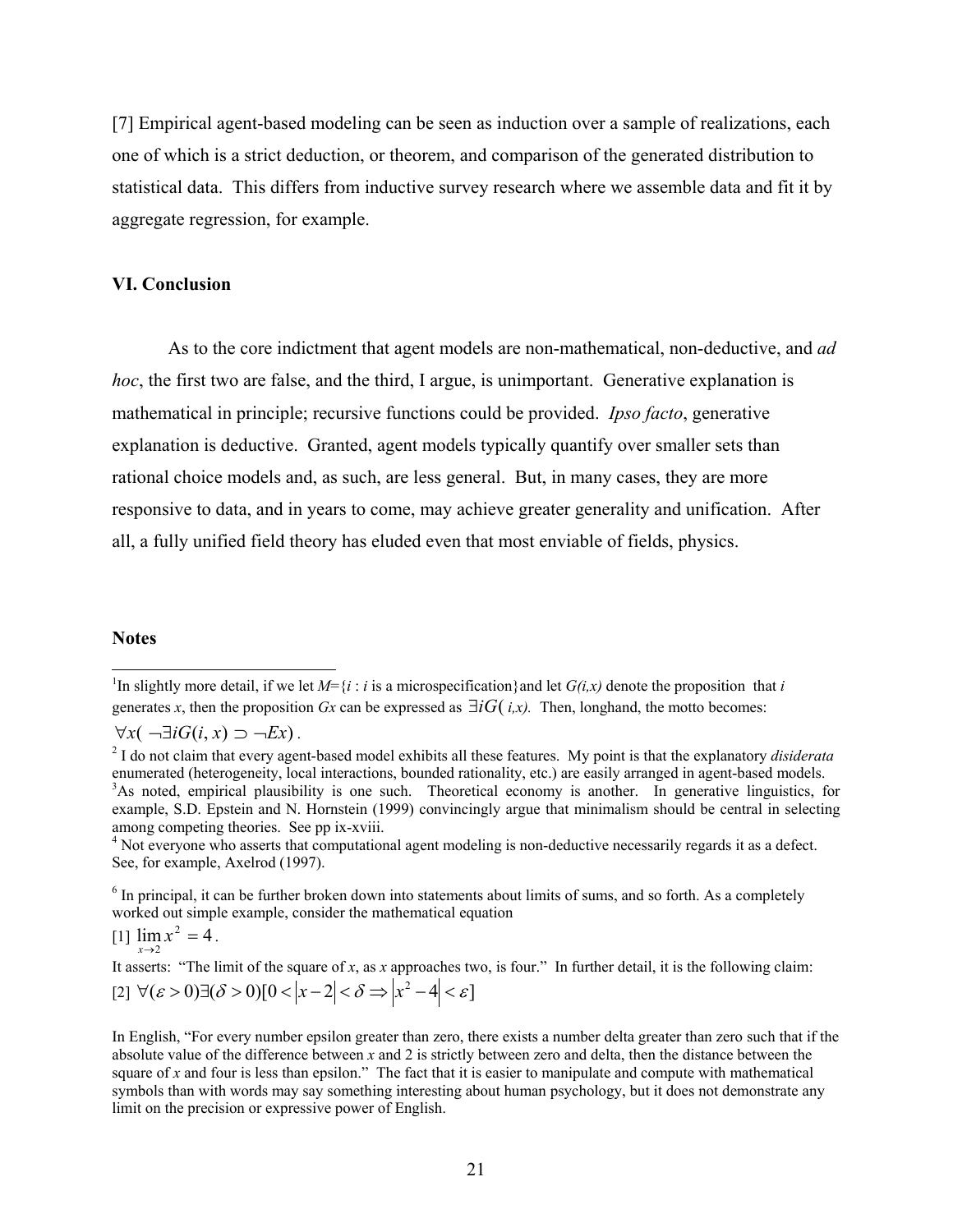7 <sup>7</sup> The general problem of satisfying an *n*-term CNF is NP-Complete. Garey and Johnson (1979). Based on this observation, it is tempting to conjecture that nonequilibrium social science—suitably cast as CNF satisfaction—is computationally hard in a rigorous sense.

<sup>10</sup> For a punctilious characterization of precisely those formal systems to which the theorem applies, see Smullyan  $(1992)$ .

11 Importantly, he did so *constructively*, displaying a (self-referential) true statement that is *undecidable*; that is, neither it nor its negation are theorems of the relevant system.

<sup>12</sup> Here, I mean generality in the theory's formal statement, not in its range of successful empirical application. <sup>13</sup> Bach died before completing this work, and doubtless could have composed countless further fugues.

# **References**

- Adaptive Agents, Intelligence, and Emergent Human Organization: Capturing Complexity Through Agent-Based Modeling. (2002), Proceedings of the National Academy of Sciences 99: suppl. 3, results from the Arthur M. Sackler Colloquium of the National Academy of Sciences held October 4-6, 2001.
- Albin, Peter S., ed. (1998), Barriers and Bounds to Rationality: Essays on Economic Complexity and Dynamics in Interactive Systems (Princeton University Press, Princeton).

Albin, P., Foley, D.K. (1990), "Decentralized, dispersed exchange without an auctioneer: a simulation study", Journal of Economic Behavior and Organization, 18:1.

Arrow, Kenneth J. (1987), "Rationality of self and others in an economic system", in: Robin M. Hogarth and Melvin W.Reder, eds., Rational Choice: The Contrast Between Economics and Psychology (University of Chicago Press, Chicago).

Axelrod, Robert. (1997), "Advancing the art of simulation in the social sciences", Complexity 3: 193-199.

- Axtell, Robert L., Epstein, Joshua M., Dean, Jeffrey S., Gumerman, George J., Swedlund, Alan C., Harburger, Jason, Chakravarty, Shubha, Hammond, Ross, Parker, Jon, and Parker, Miles. (2002), "Population growth and collapse in a multiagent model of the Kayenta Anasazi in Long House Valley", Proceedings of the National Academy of Sciences 99:3, 7275-7279.
- Axtell, Robert L. and Joshua M. Epstein. (1999), "Coordination in transient social networks: an agent-based computational model of the timing of retirement", in: Henry Aaron,. ed. Behavioral Dimensions of Retirement Economics (Brookings Institution Press, Washington, DC).
- Axtell, Robert L., Epstein, Joshua M., and H. Peyton Young. (2001), "The emergence of economic classes in an agent-based bargaining model", in: Steven Durlauf, and H. Peyton Young, eds., Social Dynamics (MIT Press, Cambridge, MA).
- Axtell, Robert L. (2001), "Zipf distribution of U.S. firm sizes", Science 93:1818-1820.
- Axtell, Robert. (1999), "The emergence of firms in a population of agents: local increasing returns, unstable Nash equilibria, and power law size distributions", Santa Fe Institute Working Paper 99-03-019.
- Boolos, George S. and Jeffrey, Richard C. (1989), Computability and Logic, 3rd edition (Cambridge University Press, Cambridge).
- Cederman, Lars-Erik. (1997), Emergent Actors in World Politics: How States and Nations Develop and Dissolve (Princeton University Press, Princeton).
- Chomsky, Noam. (1965), Aspects of the Theory of Syntax*.* (MIT Press, Cambridge, MA).

Crutchfield, J.P. ; Mitchell, M. (1995), "The evolution of emergent computation", Proceedings of the National Academy of Sciences 92: 10740-10746.

Dorofeenko, Viktor and Shorish, Jamsheed. (2003), Partial Differential Equation Modeling for Stochastic Fixed Strategy Distributed Systems (Unpublished manuscript).

- Epstein, Joshua M. and Hammond, Ross A. (2002), "Non-explanatory equilibria: an extremely simple game with (mostly) unattainable fixed points", Complexity 7:4.
- Epstein, Joshua M., Derek A. T. Cummings, Shubha Chakravarty, Ramesh M. Singha, and Donald S. Burke. (2004), Toward a Containment Strategy for Smallpox Bioterror: An Individual-Based Computational Approach (Brookings Institution Press, Washington, D.C.)

<sup>&</sup>lt;sup>8</sup> Reduction to an absurdity.

<sup>&</sup>lt;sup>9</sup> Sometimes the terms *adequate* or *analytical* are used.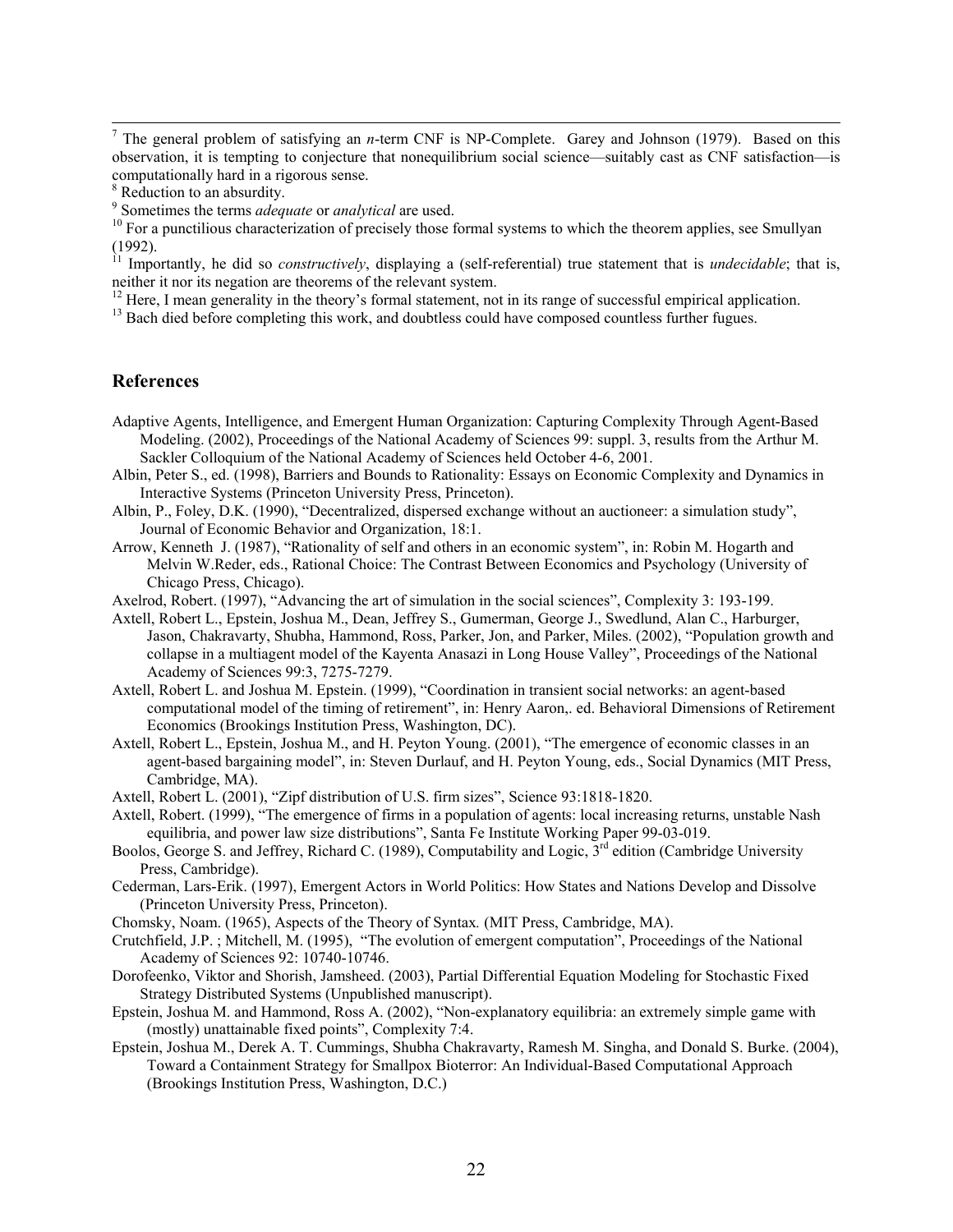- Epstein, Joshua M. (1999), "Agent-based computational models and generative social science", Complexity 4:5, 41- 57.
- Epstein, Joshua M. (1997), Nonlinear Dynamics, Mathematical Biology, and Social Science (Addison-Wesley, Menlo Park).
- Epstein, Joshua M. and Axtell, Robert (1996), Growing Artificial Societies: Social Science from the Bottom Up (MIT Press, Cambridge, MA).
- Epstein, Richard L. and Walter A. Carnielli (1989), Computability: Computable Functions, Logic, and the Foundations of Mathematics (Wadsworth & Brooks, Belmont, CA).
- Epstein, Samuel David and Norbert Hornstein, eds. (1999), Working Minimalism (MIT Press, Cambridge, MA).
- Farmer, J. Doyne, P. Patelli, and .I.Zovko. (2003), "The predictive power of zero intelligence in financial markets", Santa Fe Institute Working Paper: 03-09-051.
- Foster, Dean P. and H. Peyton Young. (2001), "On the impossibility of predicting the behavior of rational agents", Proceedings of the National Academy of Sciences, 98:22, 12848-12853.
- Garey, M. R. and Johnson, D. S. (1979), Computers and Intractability: A Guide to the Theory of NP-Completeness (W. H Freeman and Company).
- Godel, Kurt (1931), "Uber formal unentscheidbare Satze der Principia Mathematica und verwadter Systeme I", Monatshefte fur Mathematik und Physik 38: 173-198. For the English version: "On formally undecidable propositions of the I Principia Mathematica and Related Systems". (1986), in Solomon Feferman, editor, Kurt Godel Collected Works Vol. 1 (Oxford University Press, Oxford) , 145-199.
- Hahn, Frank. (1991), "The next hundred years", Economic Journal, 101: 404, 47-50.

 $\overline{a}$ 

- Hamilton, A.G. (1988), Logic for Mathematicians (Cambridge University Press, Cambridge).
- Hodel, R.E. (1995), An Introduction to Mathematical Logic (PWS Publishing Company, Boston).
- Jeffrey, Richard (1991), Formal Logic: Its Scope and Limits, 3<sup>rd</sup> Edition (McGraw-Hill, Inc., New York).

Knuth, Donald E. (1998), The Art of Computer Programming, 3<sup>rd</sup> edition, volume 2: Seminumerical Algorithms (Addison-Wesley, Boston).

- Krishnamurthy, E.V. (1985), Introductory Theory of Computer Science (Springer-Verlag, New York).
- Lewis, A.A. (1992a), "Some aspects of effectively constructive mathematics that are relevant to the foundations of Neoclassical mathematical economics and the theory of games", Mathematical Social Sciences 24: 209-235.
- Lewis, A.A. (1992b), "On Turing degrees of Walrasian models and a general impossibility result in the theory of decision making", Mathematical Social Sciences 24:2-3, 141-171.
- Lewis, A.A. (1985), "On effectively computable realizations of choice functions", Mathematical Social Sciences 10: 43-80.
- Li, T.Y. and Yorke, J.A. (1975), "Period three implies chaos", American Mathematical Monthly 82: 985.
- Mas-Colell, Andreu, Whinston, Michael D. and Green, Jerry R. (1995), Microeconomic Theory (Oxford University Press, Oxford).
- Mirowski, Philip (1989), More Heat Than Light: Economics as Social Physics, Physics as Nature's Economics (Cambridge University Press, Cambridge).
- Nachbar, J.H. (1997), "Prediction, optimization, and learning in games", Econometrica 65: 275-309.
- Pais, Abraham (1982), Subtle is the Lord: The Science and the Life of Albert Einstein (Oxford University Press, Oxford).
- Pollicot, Mark and Weiss, Howard. (2001), "The dynamics of Schelling-type segregation models and a nonlinear graph Laplacian variational problem", Advances in Applied Mathematics 27:17-40.
- Prasad, Kislaya. (1997), "On the compatability of Nash equilibria", Journal of Economic Dynamics and Control 21: 943-953.
- Russell, Bertrand. (1957), Mysticism and Logic (Doubleday Anchor Books, New York).
- Schelling, Thomas C. (1971), "Dynamic models of segregation", Journal of Mathematical Sociology 1:143-186.

Simon, Herbert A. (1987), "Rationality in Psychology and Economics", in: Robin M. Hogarth,and Melvin W. Reder, eds. , Rational Choice: The Contrast Between Economics and Psychology(University of Chicago Press, Chicago).

- Simon, H.A. (1982), Models of Bounded Rationality (MIT Press Cambridge, MA).
- Smullyan, Raymond, M. (1992), Godel's Incompleteness Theorems (Oxford Press, New York).

Tufillaro, Nicholas B., Abbott, Tyler, and Reilly, Jeremiah. (1992), An Experimental Approach to Nonlinear Dymamics and Chaos (Addison-Wesley, Boston).

Young, H. Peyton and Foster, Dean. (1991), "Cooperation in the short and in the long run", Games and Economic Behavio*r* 3: 145-156.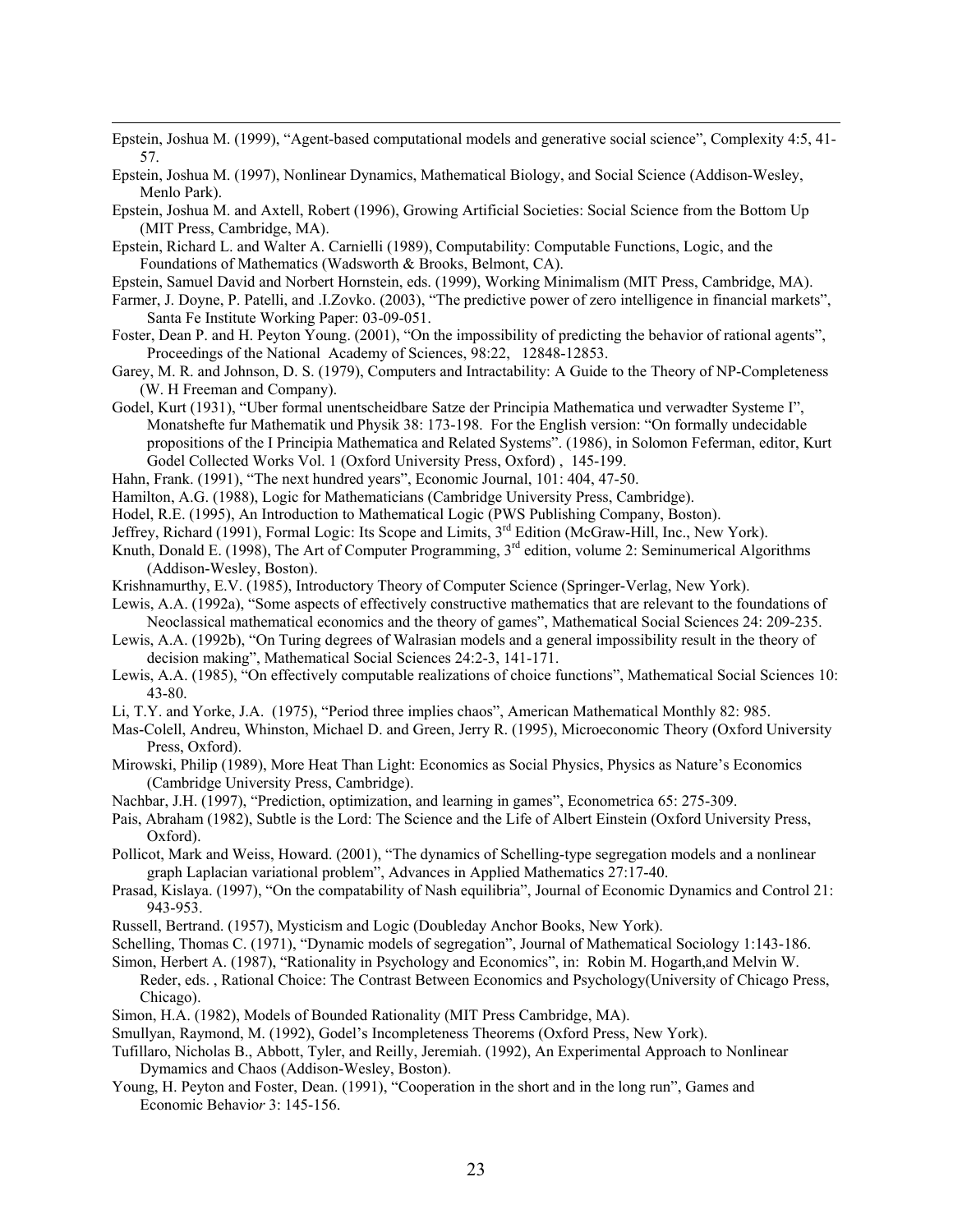Figure 1. Scheme for Primitive Recursion

Figure 2. Linear Congruential Method

 $\overline{a}$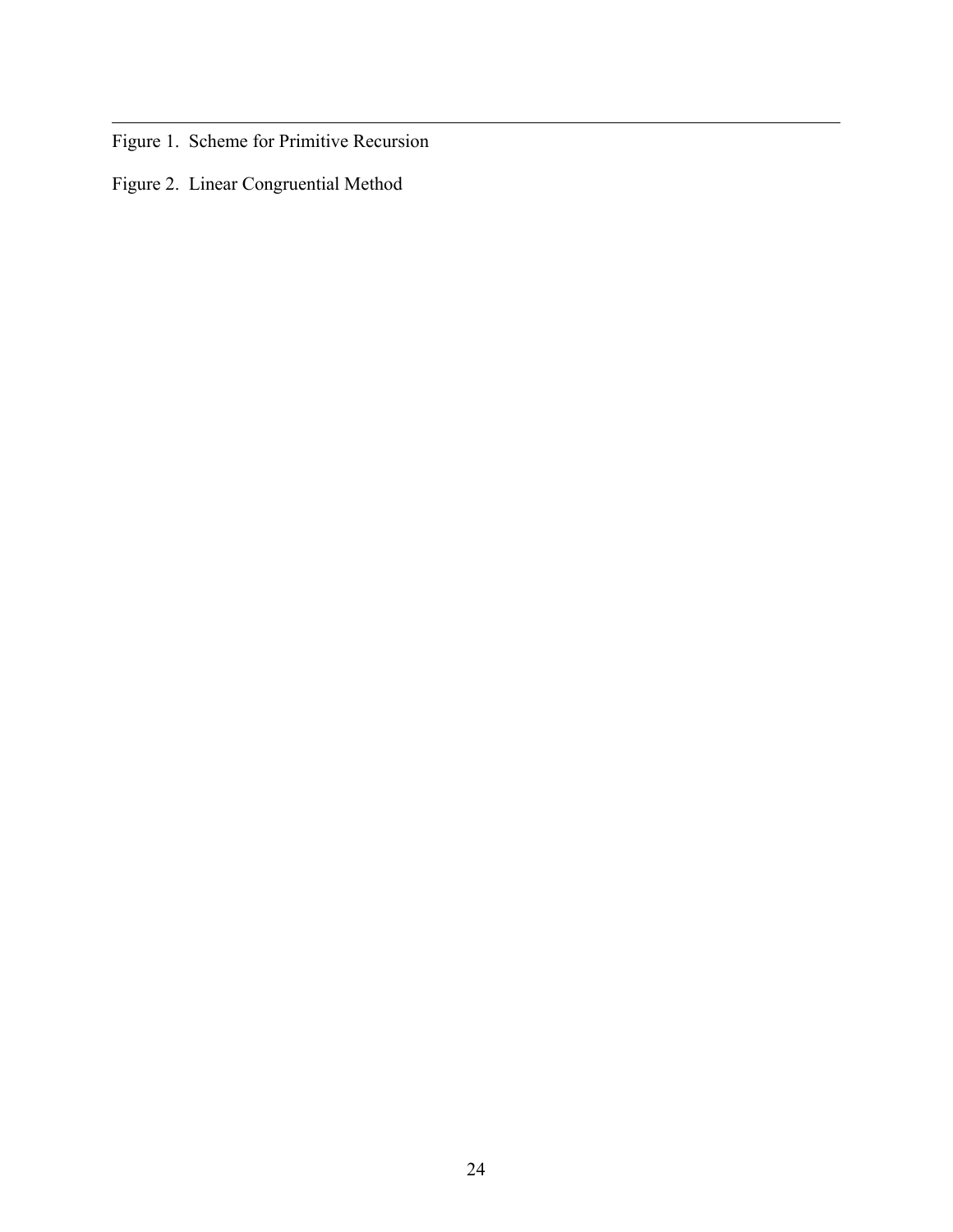Figure 1. Scheme for Primitive Recursion

$$
h(\mathbf{x}, 0) = f(\mathbf{x})
$$
  
 
$$
h(\mathbf{x}, n+1) = g(\mathbf{x}, n, h(\mathbf{x}, n))
$$

 $\overline{a}$